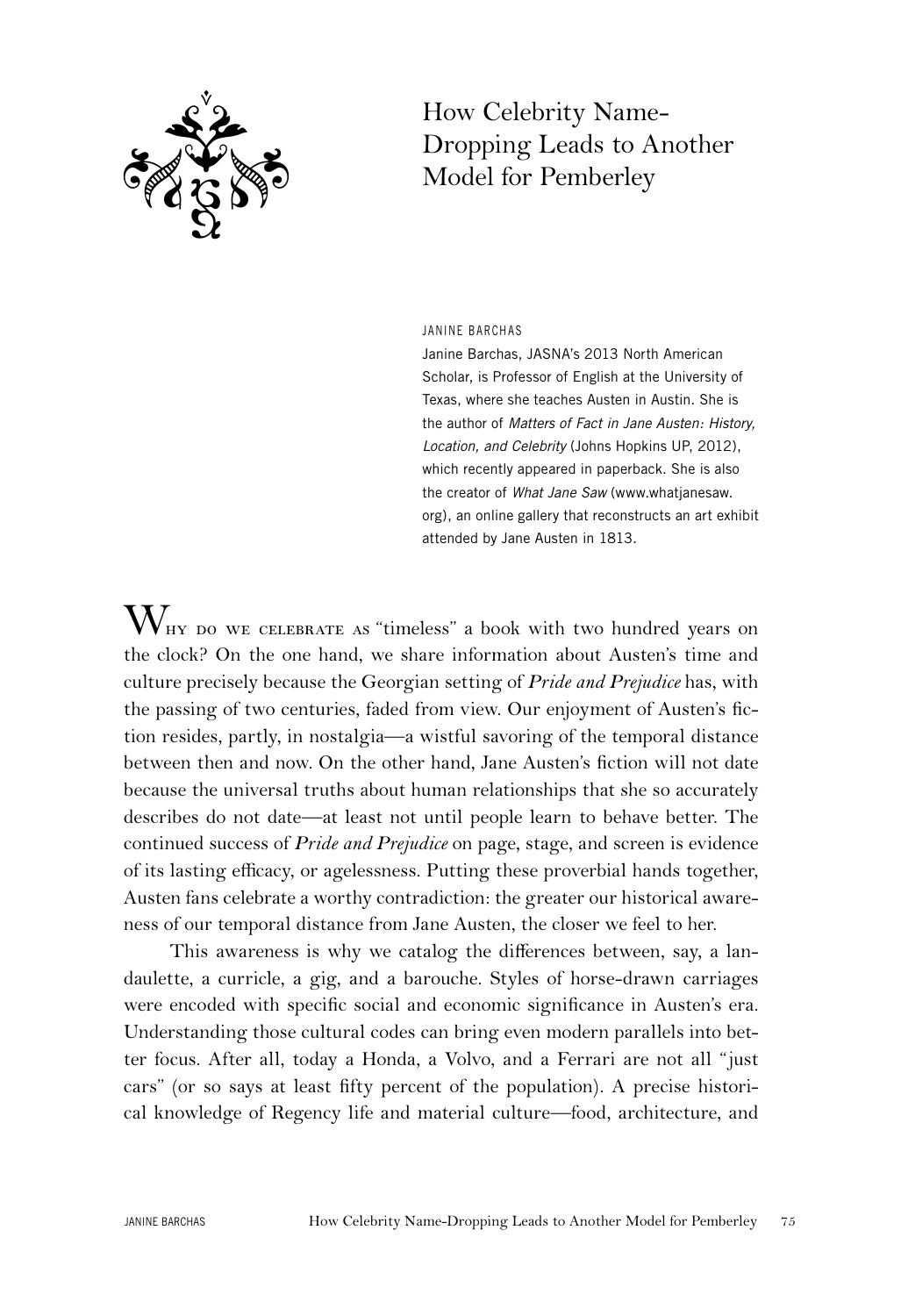costume—can provide insight into Austen's characters and transport us more knowingly back into both her real and imagined worlds. Historicizing Austen is a passport to seeing her genius in action. Yet such historical context requires extra effort. Virginia Woolf famously remarked how Jane Austen is of all great writers the hardest to catch in the act of greatness.

It is with an eye to wanting to catch Jane Austen in the act that I share a few findings about famous names in *Pride and Prejudice*—names that lead to a never-before-considered influence on the fictional Pemberley. Austen, it turns out, was a consummate name-dropper. Her choices of leading names for her imaginary characters were culturally evocative in her day and may even suggest specific locations as ambient settings for her fictions. I do not claim that Austen writes a keyed novel, or what the French call a *roman á clef*, for hers is not a social satire whose names can be readily decoded to reveal mere one-toone caricatures of real, historical persons. Still, it may be through her choices of particularly resonant surnames that Austen boldly engages her contemporary culture. To see how names tease in *Pride and Prejudice*, we have only to turn to the opening scene, where a leading surname points us north. Here Mrs. Bennet announces the arrival of "'a young man of large fortune from the north of England.'" "'What is his name?'" asks Mr. Bennet. "'Bingley,'" she answers (3).

As a timeless literary abstraction, the young bachelor's arrival hails the novel's marriage plot. Figuratively, his northern wealth is brought "down" to the genteel south to settle and age there—like a fine wine (3). Soon, we learn specifically that the village of Longbourn lies in Hertfordshire. By settling down at the aptly named Netherfield Park, Bingley and his new merchantile money will eventually become socially palatable. The young man's surname neatly reinforces this symbolic geography with a concrete clue, since the town of Bingley, then as now, lies in the northern county of Yorkshire. All this is as transparent today as it was in 1813, when the novel was first published. In the novel's original Georgian context, however, the name of Bingley, when coupled with a reference to northern wealth, would also conjure up Baron Bingley of Bramham Park in West Yorkshire.<sup>1</sup> During Austen's adulthood, events at the Bingley estate often made it into the London papers, since the Prince Regent was a frequent guest at Bramham Park, where he enjoyed the fox hunts. In Austen's novel, we soon learn that Mr. Bingley's best friend is the far wealthier Mr. Darcy. His surname further reinforces north-meets-south tensions since "the Lords D'Arcy of the North" comprised an ancient wealthy family in the peerage (Edmondson 63).

Only with the delayed entrance of Mrs. Gardiner into the story does a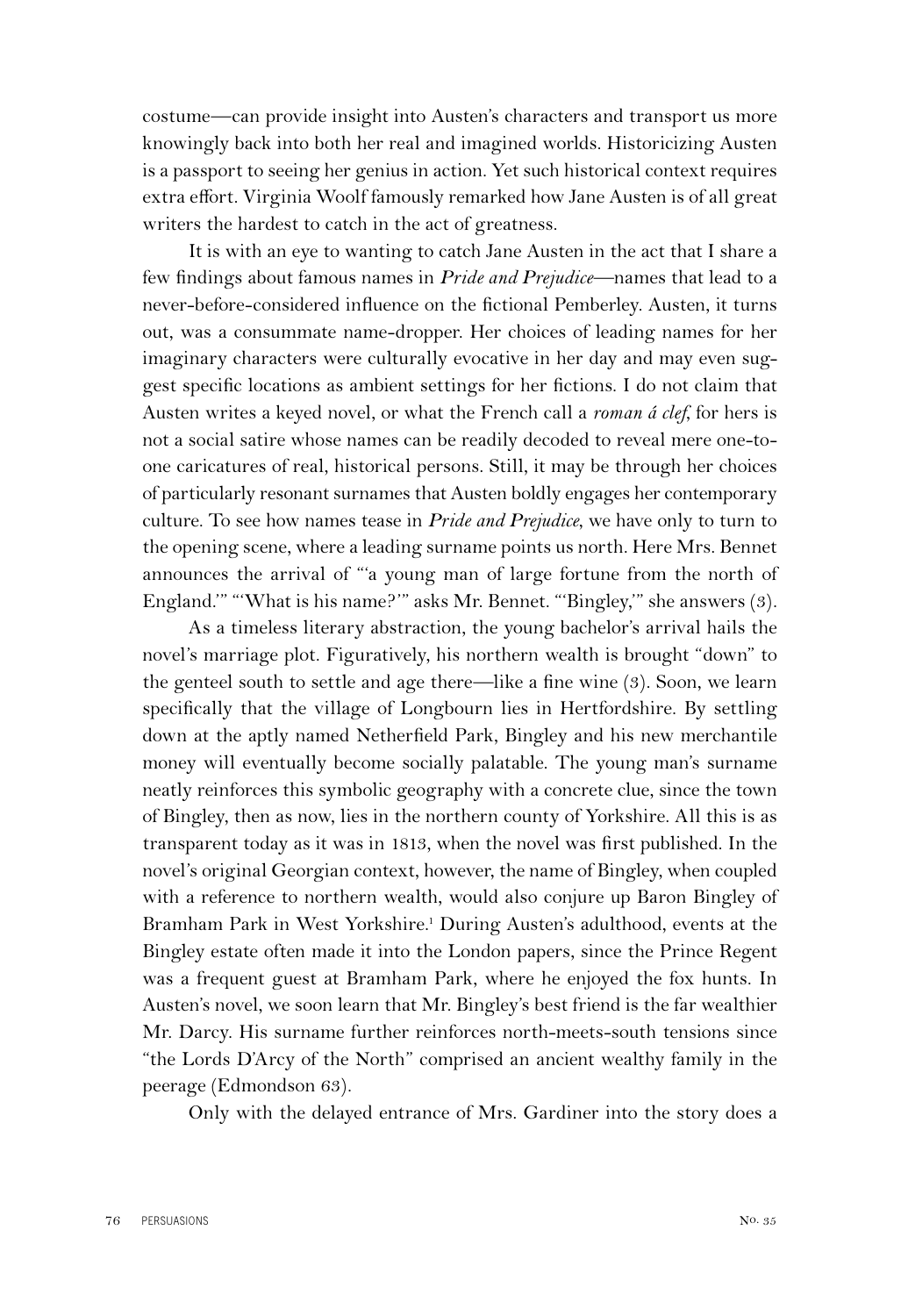

*The estate of Lord Bingley. "Bramham Park, Yorkshire," by J. P. Neale. Published in Jones's* Views of Seats *(1825). Private Collection.*

reader of *Pride and Prejudice* learn the hero's full name: "she recollected having heard Mr. Fitzwilliam Darcy formerly spoken of as a very proud, ill-natured boy" (162). The big reveal of the hero's Christian name, placed as a veritable cliffhanger at the end of the second chapter in volume two, clinches the realworld allusion. In real life, the bling of the Bingleys in Yorkshire, a hospitable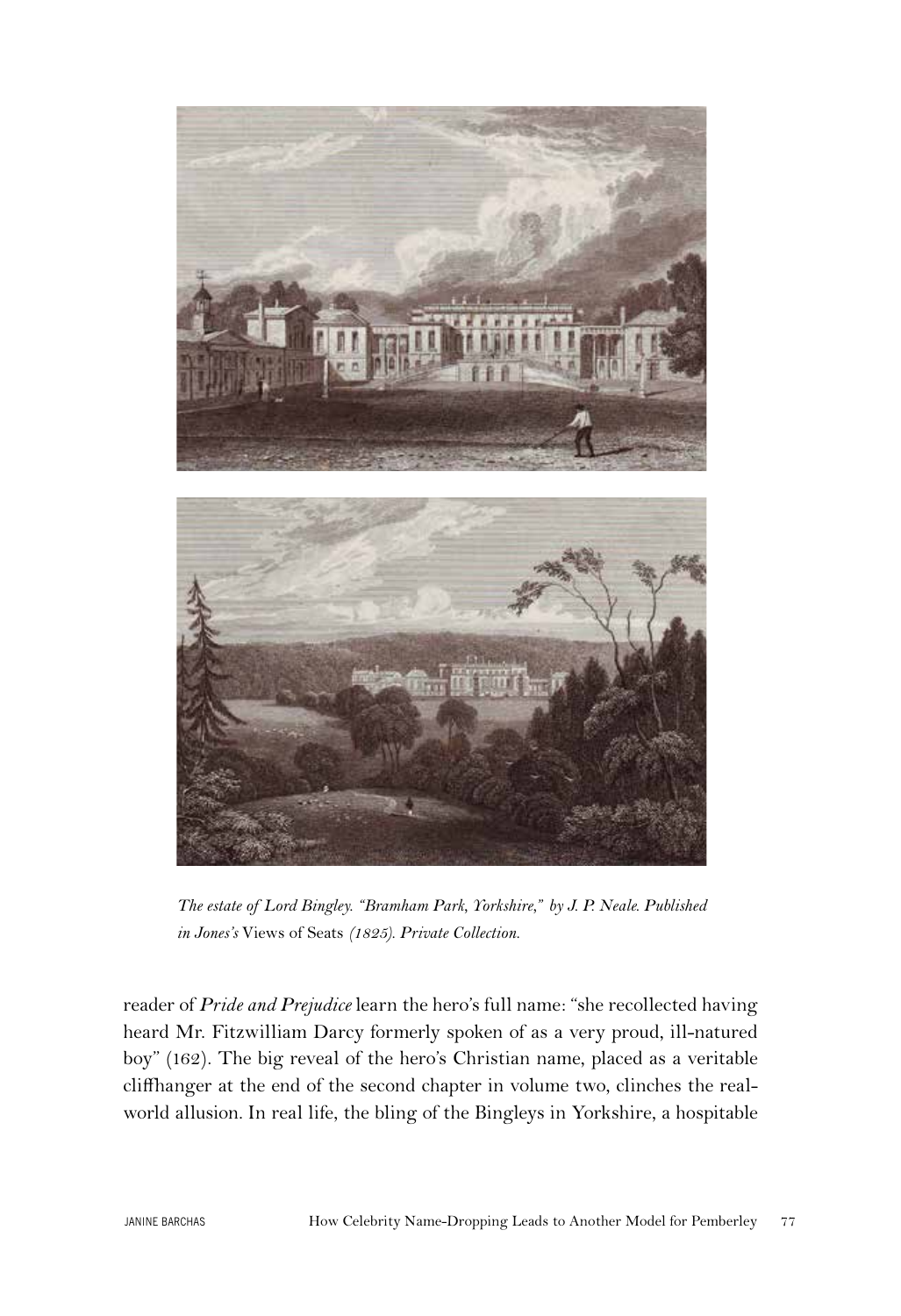Tory family, was nothing compared to the glamor of the nearby Fitzwilliams, a proud family of Whig politicians who entertained royalty an "easy distance"<sup>2</sup> of forty miles south-near the Derbyshire border.<sup>3</sup> These real Fitzwilliams boasted ancestors dating back to the time of William the Conquerer, prominently including the ancient D'Arcy family (Edmondson 63). Once is happenstance. Twice is coincidence. But three times is an enemy action.

In 1813, then, the renowned northern names of Bingley, Darcy, and Fitzwilliam—doled out so slowly and deliberately by Austen, like a trail of telltale clues—would have tantalized any educated reader with their obvious cachet. Austen reinforces the celebrity currency of these names with the hard numbers of her bachelor incomes: "four or five thousand a year" for a Bingley, and "ten thousand a year" for a Fitzwilliam Darcy (4, 10). The Tory and Whig dimensions of these respective names may also boost the temperamental differences between the amiable Bingley and the proud Fitzwilliam Darcy with political stereotypes. In this sense, even the most well-informed reader today reads Austen at a disadvantage. Two hundred years of politics and celebrity culture since 1813 have altered our responses to these names. Right now, Jane Austen herself has become such a dominant celebrity commodity that we read her work by the light of *her* fame. The names Fitzwilliam Darcy and Bingley have become so famous in their own right as to shine from within, casting a Janeite shadow over the genuine personages and celebrities who held these names during Austen's own era. It is hard to ignore what we already know and impossible to shake off our unconscious anachronism.

Like the name of Kennedy in America today, in Austen's time the name of Fitzwilliam (so tellingly delayed in her story) conjured up nothing less than national politics, wealth, controversy, and glamor. Jane Austen's interest in the Fitzwilliams, in the romance of their pedigree and immense wealth, seems to have begun in her childhood. When she was about ten years old, young Jane filled out her father's parish registry with a mock entry for the saying of marriage banns between a "Jane Austen of Steventon" and a certain "Henry Frederic Howard Fitzwilliam" (Le Faye 70).<sup>4</sup> To the budding writer, the glam of a Fitzwilliam apparently offered the antithesis of a plain "Jack Smith," who appears further down in the fantasy entry. Everyone in those days would have been roughly familiar with the history of the Fitzwilliams, but the Austens could also claim to be ever so distantly related "through the Leighs and the Cravens" (Greene, "Peerage" 1019).<sup>5</sup>

Today, even adults need a Fitzwilliam primer. Any such mini-history of the Fitzwilliams starts in South Yorkshire at their ancestral home, which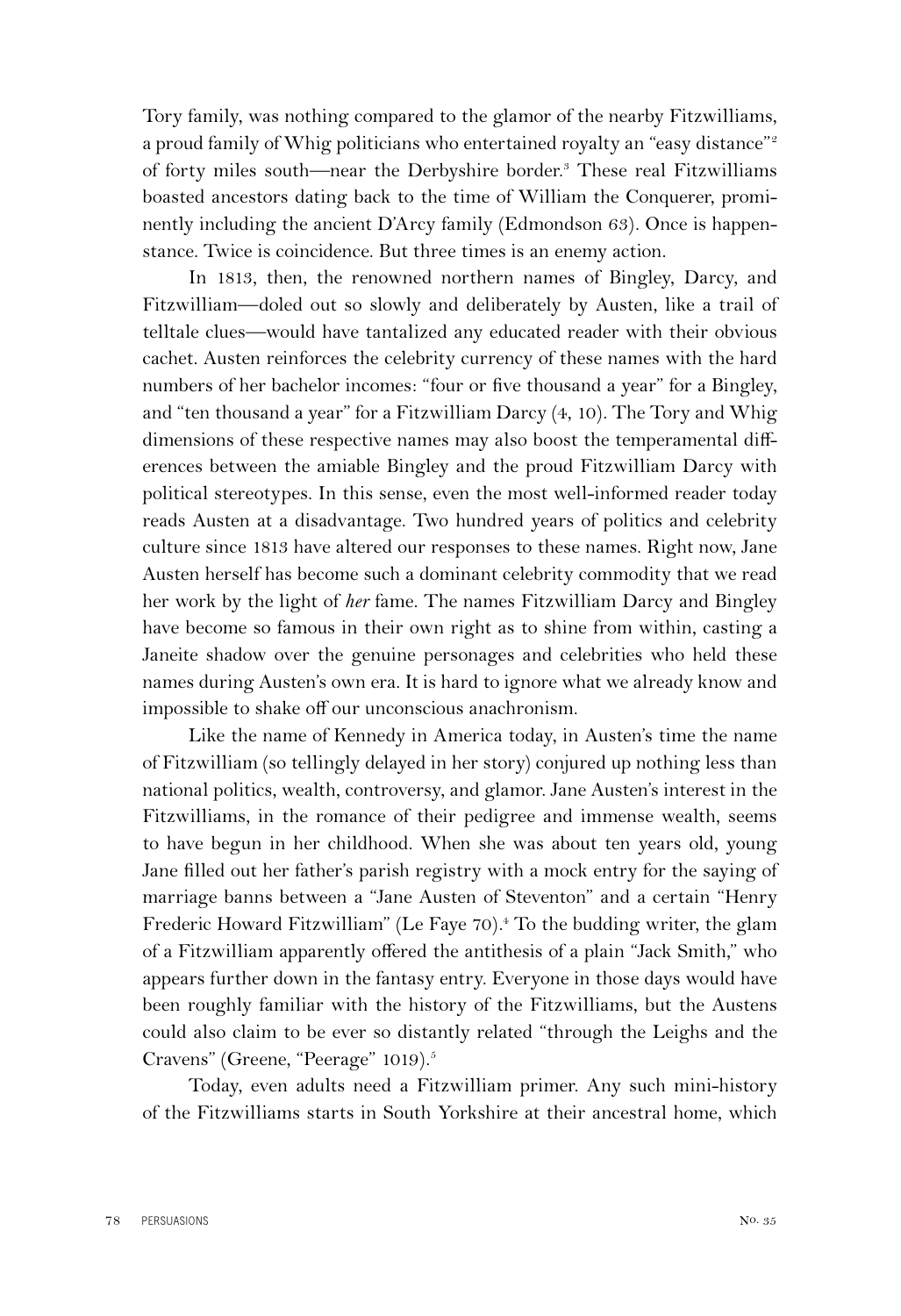The Form of an Entry of Publication of Banns. The Banns of Marriage between A. B. of and C. D. of were duly publifhed in this The Form of an Entry of Publication of Banns. The Banns of Marriage between  $\overrightarrow{A}$ . B. of and C. D. of and C. D. of were duly published in this were duly published in this Church for the  $\left\{\begin{matrix} \text{first} \\ \text{second} \\ \text{third} \end{matrix}\right\}$ Time, on Sunday the Day of in the Year One Thoufand Seven Hundred and 7. 7. Rectory Vicar. lo affrit 1 arti da resunt m  $Carnte$ The Form of an Entry of a Marriage.  $A. B. of$ and C.D. of were married in this Church by Hamms and this Day of the Year One Thousand Seven Hundred and me 7. 7. Redor Vicar This Marriage was folemnized between is  $\overline{AB}$ .  $\overline{CB}$  late  $C$ .  $D$ , in the Prefence of E. F. G. H. \* Infert their Words, via: with Gujint of  $\frac{1}{2}\frac{P_{\text{off}}}{G\text{outflow}}\frac{1}{2}$  where both, or either of the Pariss to be matried by Léony), are under Age.

*Fictional marriage banns entered by the young Jane Austen in the Steventon parish registry. Hampshire Record Office.*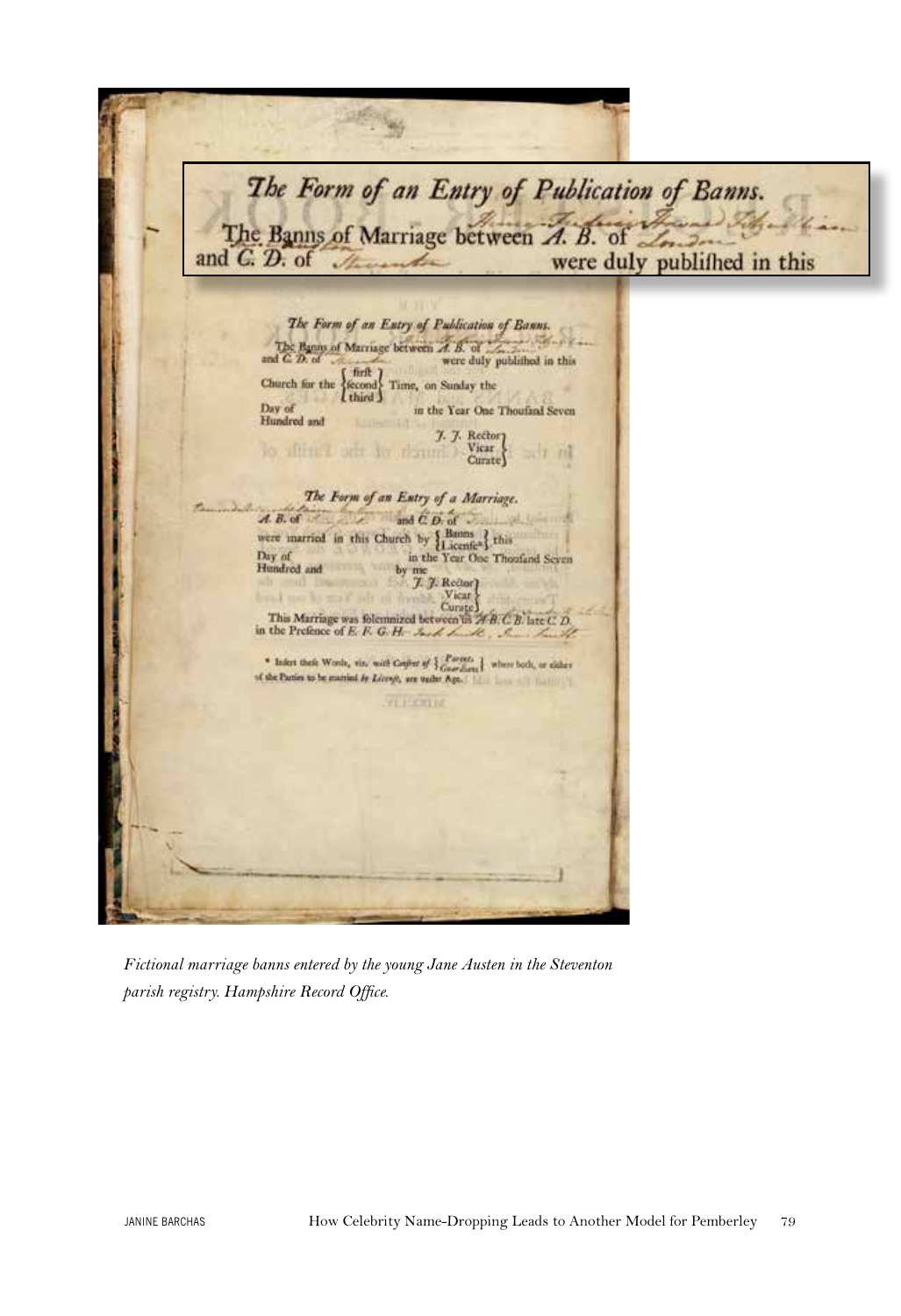is called Wentworth Woodhouse. Such a history will include many names familiar to readers of Austen's novels. In the thirteenth century, a Robert Wentworth married a rich heiress by the name of Emma Wodehouse. Their family prospered such that, in 1611, the senior line achieved a baronetcy, while the sister of this first baronet married the heir of the wealthy D'Arcy family. The eldest son of that same baronet was Thomas Wentworth, Earl of Strafford, none other than the ill-fated minister of Charles I. When this famous Wentworth was executed as part of the king's final and desperate attempt to appease Parliament, the vast lands of Wentworth Woodhouse were confiscated. With the Restoration, the estate was returned to Strafford's eldest son, William Wentworth. But when he died without issue in 1695, the family wealth transferred to the children of his sister, Anne Wentworth, who had married the head of the Watson family. When, in 1751, the heir to these princely estates, Charles Watson, succeeded his father as the second Marquess of Rockingham, he became one of the wealthiest peers in England, with an annual income at well over  $\pounds 20,000$ .<sup>6</sup> Charles Watson Wentworth, having added his mother's maiden name to his own, was twice elected Prime Minister of England but died unexpectedly in 1782. Because he died childless, the combined fortunes of the Watsons, the Wentworths, and the Woodhouses, all devolved on his next of kin, the Fitzwilliams. The sudden good fortune of the Fitzwilliams apparently made quite an impression on the young Jane, then just six years old. Throughout her life, the same papers that she scanned for news of her naval brothers would continue to bear witness to the Fitzwilliam legacy at Wentworth Woodhouse (and to their Tory cousins at nearby Wentworth Castle, about which more in a moment).

I am actually not the first to notice that this summary pedigree of one of England's most prominent political families features the standout names of protagonists from *Pride and Prejudice* (with hero Fitzwilliam Darcy), *Emma*  (starring Emma Woodhouse), *Persuasion* (where the heroine's married name becomes Anne Wentworth), and even Austen's fragmentary novel *The Watsons*. Donald Greene, in 1953, first identified some of the surnames that Austen borrows from the peerage. In newspapers and histories, aristocrats tended to appear under their most illustrious titles. Several Wentworths, for example, held the title of the Earl of Strafford, and both became *Strafford* for short in the history books, just as Watson Wentworth, the Marquess of Rockingham, was known in politics as, simply, *Rockingham*. In borrowing from the elite for her fictional characters, Austen often picks discarded family surnames and ignores the grandest titles, thus making room for what politicians term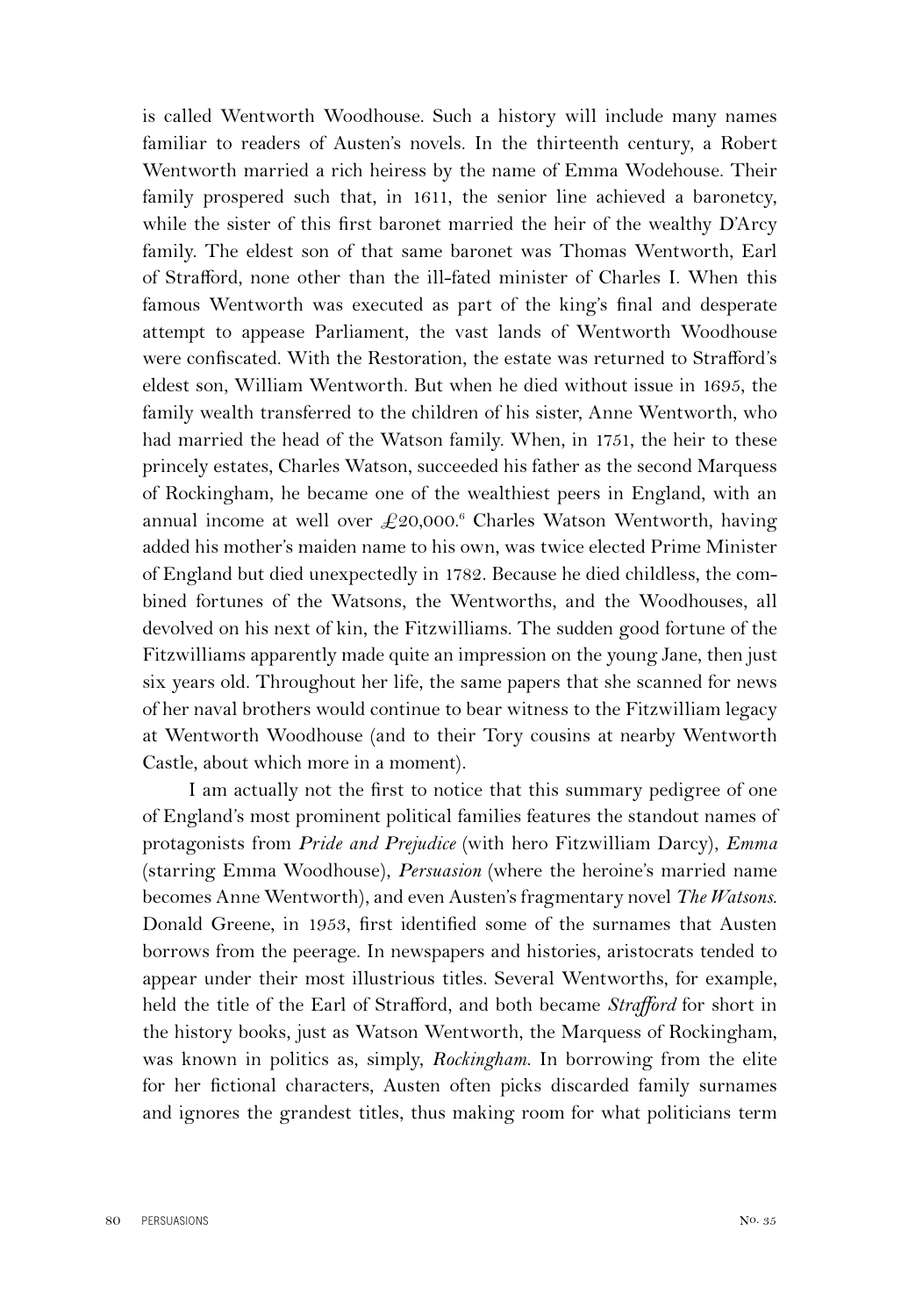plausible deniability. You will recall how, at the start of *Persuasion*, the sycophantic Sir Walter Elliot sneeringly dismisses any link between the brother of Capt. Frederick Wentworth, the story's self-made naval officer, and the Earl of Strafford: "'Mr. Wentworth was nobody, I remember; quite unconnected; nothing to do with the Strafford family" (26). Sir Walter's crude denial likely worked in reverse, prompting a contemporary reader to reconsider a link between the fictional Frederick Wentworth of the story and the real Frederick Wentworth (1732-1799), who was also the (third and last) Earl of Strafford.

Reading Austen's names in the context of national history, politics, and celebrity culture flies in the face of her own family's protestations to the contrary. Mrs. Ann Barrett, who professed to have befriended Jane Austen during the Chawton years, famously recollected how the author resisted the easy identification of her characters with real people: "I am much too proud of my own gentlemen ever to admit that they are merely Mr A. or Major C." (Le Faye 233). Both the touch of pride and the telling "merely" in Austen's alleged denial allow for a possible equivocation about a charge that Henry Austen feels compelled to defend his sister against in his biographical notice of 1817: "She drew from nature; but, whatever may have been surmised to the contrary, never from individuals" (*P* 330). Although Jane prevaricates and Henry protests (perhaps a little too much), neither tells an outright lie. Not exactly. Austen, who plucked so many of her character names from the ancestral trees of genuine families, was not satirizing "individuals" in the sense of describing particular people whom she knew or knew of, but ambitiously building her stories out of names and locations that resonated with popular national history. Nonetheless, the subtlety of her historical process must have made it difficult, at a time when the Romantics so prized original genius, to stave off accusations of copying too much from life.

A number of critics have seen through these misdirections and denials. Some have wondered out loud what Austen might have been reading: "Was there a copy of Collins' *Peerage* in the Steventon rectory library?" (Greene, "Peerage" 1021).7 *Peerage* peering was then in the air. Jane Austen's best friend and neighbor during the Steventon years, Mrs. Lefroy, had a brother, Egerton Brydges, who developed such an interest in genealogy that in 1808 he extensively revised and edited the "standard edition" of *The Peerage of England* by Arthur Collins (first published in multiple volumes in 1709 and 1712). The real-world Collins, the original compiler of this mammoth reference work, was tireless/tiresome in his devotion to the filigreed detailing of the peerage. Thus, the name of Austen's obsequious Mr. Collins in *Pride and Prejudice* is a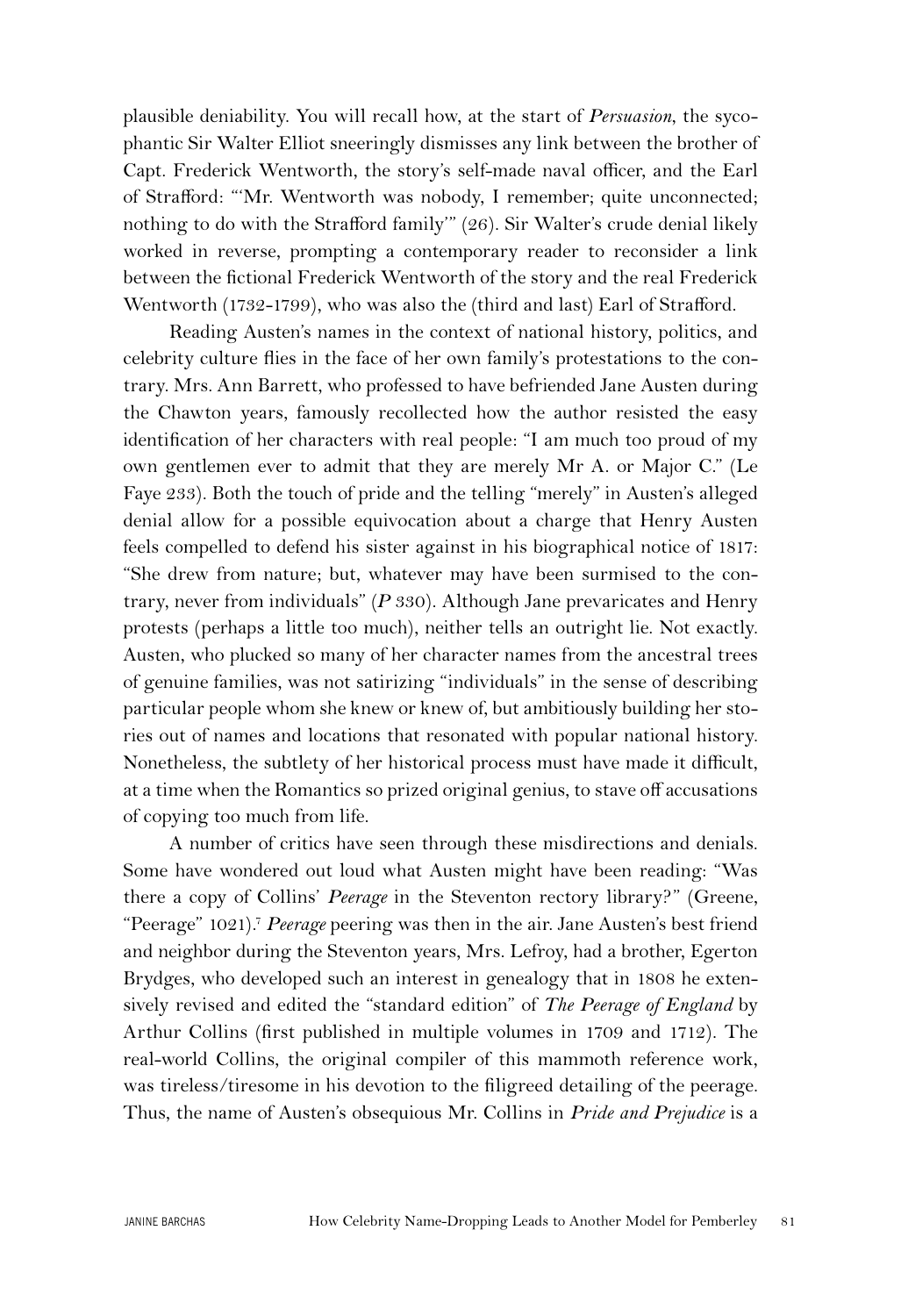straightforward allusion to a bestselling reference book, which had recently been re-edited by a member of the Austen circle (Brydges's latest nine-volume edition had appeared in 1812). Through her portrayal of Mr. Collins, Austen mocks the genealogical obsessions of a nation, to which her own family was not immune.

Austen's choice of name for her most fusty example of aristocratic snobbery, Lady Catherine de Bourgh, seems calculated to keep herself at an ironic distance from sycophantic men like Egerton Brydges. The original Mr. Collins informs readers of his *Peerage* how the name of Brydges has many variant spelling and was "anciently written Brugge, Bruges, Burgh, Brigge, &c." (Collins 1:675). In his autobiography, Egerton Brydges roundly declares, "[M]<sub>y</sub> male stock is baronial from the Conquest; ascending . . . to Johannes De Burgo (Monoculu), founder also of the House of De Burgh" (Brydges 2:422). In other words, Brydges claimed for himself a kind of de Bourgh pedigree. If Austen's critical portrait of the obnoxious Lady Catherine de Bourgh targets Mrs. Lefroy's brother and his supercilious insistence to all who would listen that his ancestors came from the grand house of De Burgh, such an allusion was a dangerous game for a single woman whose own future depended largely upon her family's good will and its network of "high" connections. Although Jane Austen was no Mr. Collins, a letter to her niece Anna Austen suggests that she so routinely researched the surnames of her fictional characters for connections with titled families that she had become a family resource on that very topic by 1814: "There is no such Title as Desborough," she assures her niece who is dabbling in fiction, "either among the Dukes, Marquisses, Earls, Viscounts or Barons.—These were your enquiries" (10–18 August 1814). Before Austen approved any names for use in novels, she did her homework.

With marked understatement, Donald Greene reflected on the "interesting 'coincidences'" that the overlap between Austen's novels and the peerage suggests about her "milieu and her social attitudes" (Greene, "Peerage" 1017). He seized in particular upon "the great men in Whig political circles" who, as he says, "caught Jane Austen's fancy" (Greene, "Peerage" 1018, 1017).<sup>8</sup> In *Pride and Prejudice*, Greene interpreted these choices as ironic, locating "in the arrogant possessors of the great Whig names of Fitzwilliam and D'Arcy a satire on aspects of Whiggism." Greene's speculation in the 1950s that "Jane Austen is being consciously political," and that these politically charged names add to the extraordinary realism of her novels, was ignored for many decades ("Peerage" 1026). While I continue to quibble with Greene's own politics, for he missed Austen's equally strong Tory borrowings, he was among the very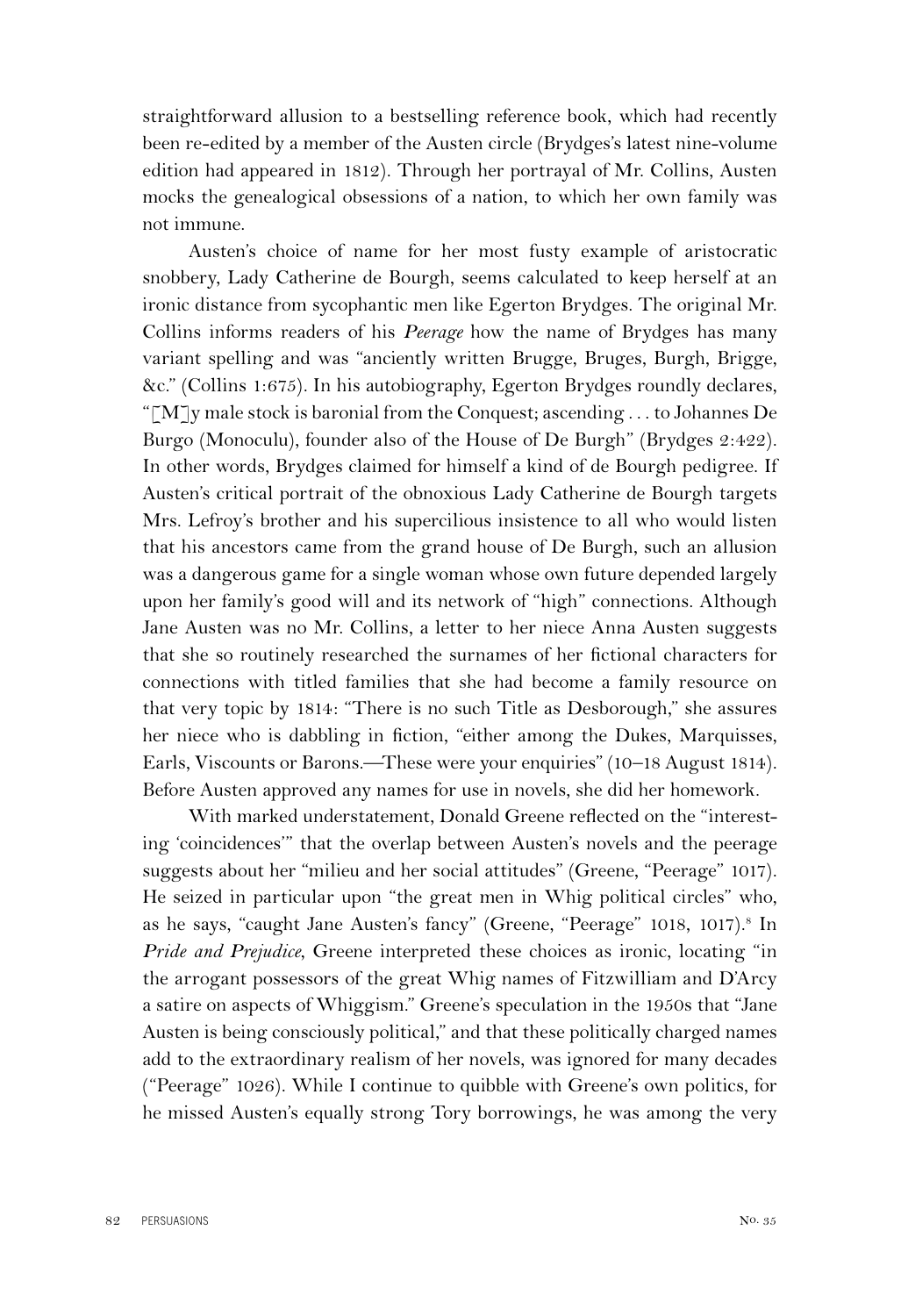first to resist her starched Victorian reputation as an isolated spinster. Greene first declared how, through her appropriation of famous names, Austen confidently engages "the world around her" ("Peerage"1025). Her conscious flaunting of famous names, those celebrity teasers that occur, I believe, in every novel she ever wrote, continues to have implications for how we perceive her writerly ambitions and method.

Hidden in plain sight in *Pride and Prejudice* are names to conjure with. Some of these names sail dangerously close to the political wind. For, not only does Austen combine in her hero two prominent branches from the Wentworth Woodhouse family tree, Fitzwilliam and D'Arcy, but she implies that the maiden name of Lady Catherine de Bourgh and her sister Lady Anne Darcy (with whom she brokers that odd arranged marriage for their infants) is also Fitzwilliam. Their father held the earldom from which the de Bourgh and Darcy pride presumably stems. Colonel Fitzwilliam, their nephew and Darcy's cousin, is the younger son of the present earl, their brother. As Donald Greene observed, at the time when Austen wrote,

there was one, and only one, earl in the British realm whose family name was Fitzwilliam—the Whig magnifico, nephew of Rockingham and heir to his wealth and influence, one of the leaders of the "coalition Whigs" whose political position was so important to Great Britain in the dangerous years of the French Revolution. ("Peerage" 1025)

In the light of Edmund Burke's famous "Letter" of 1796, addressed to the "Noble Lord" also known as William Wentworth Fitzwilliam, Mr. Collins's description of Fitzwilliam Darcy as "one of the most illustrious personages in this land" allows scant room for Austen's usual irony. "'Can you possibly guess,'" asks Mr. Bennet, "'who is meant by this?'" (402). The real Earl Fitzwilliam also had several sisters and daughters, making Austen's story of a hushed-up seduction of a younger sister potentially out-of-bounds.

To give a fuller idea of what the combination of the names Fitzwilliam and Darcy (in proximity to that of Bingley) might invoke in Austen's time, let us take a closer look at Wentworth Woodhouse in South Yorkshire. For, as the name of Kennedy is to Cape Cod today, so was the name of Fitzwilliam to Wentworth Woodhouse in Austen's lifetime. The genuine Fitzwilliams and D'Arcys were part of one of the oldest, richest, and most politically prominent families in England. At Wentworth Woodhouse the deer herd is rumored to still roam uninterrupted since 1066—the ultimate signal of landed privilege. Located six miles north of Sheffield, Wentworth Woodhouse (also known as,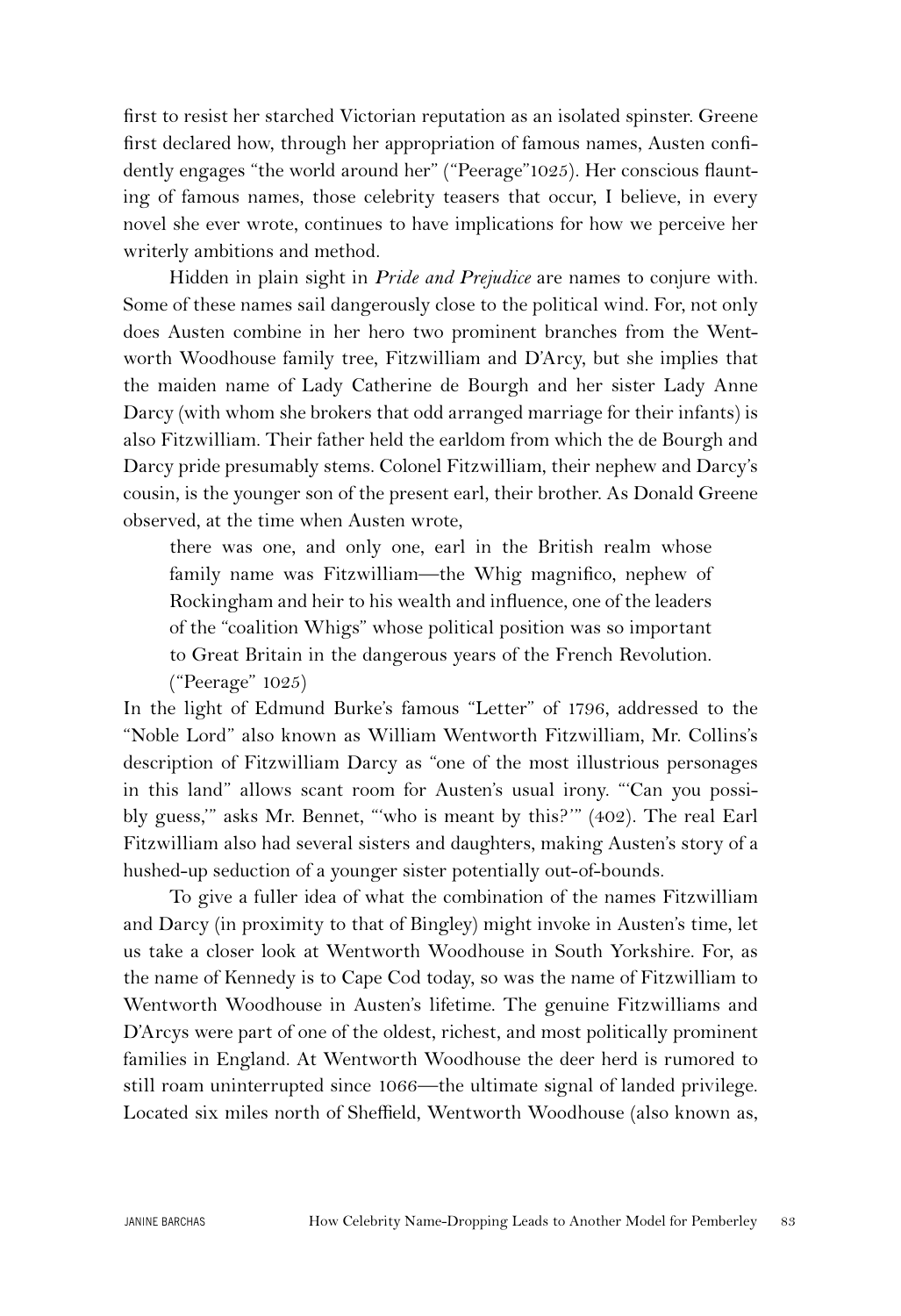

*The estate of the Fitzwilliam, D'Arcy, Wentworth, Woodhouse, and Watson families."Wentworth House, Yorkshire." Engraved by J. Hensall, after a drawing by J. P. Neale. Published in Jones's*  Views of Seats *(1829). Harry Ransom Center, The University of Texas at Austin.*

simply, Wentworth House) was the biggest stately home in all of England. Extensively remodeled in the mid-eighteenth century, the main house boasts a 600-foot Palladian façade—making it the longest façade in all of Europe and twice the length of Buckingham Palace. This imposing façade was constructed in the 1730s as a rejoinder to the improvements made by a disgruntled Tory cousin who, when he did not inherit this estate, bought another nearby and called it Wentworth Castle (not a castle at all, but so-named to outshine the mere "house" of their Whig cousins).

The decades of competitive landscaping and architectural one-upmanship of these rival cousins at Wentworth Woodhouse and nearby Wentworth Castle took place in the national spotlight between, roughly, 1730 and 1790. Their combined influence on architecture and landscaping trends can be tracked in just the type of books that Austen is known to have read. I could tell you much more about nearby Wentworth Castle, which in Austen's youth was owned by none other than Frederick Wentworth and which, after a protracted family feud and a "confused legal situation," transferred to an underage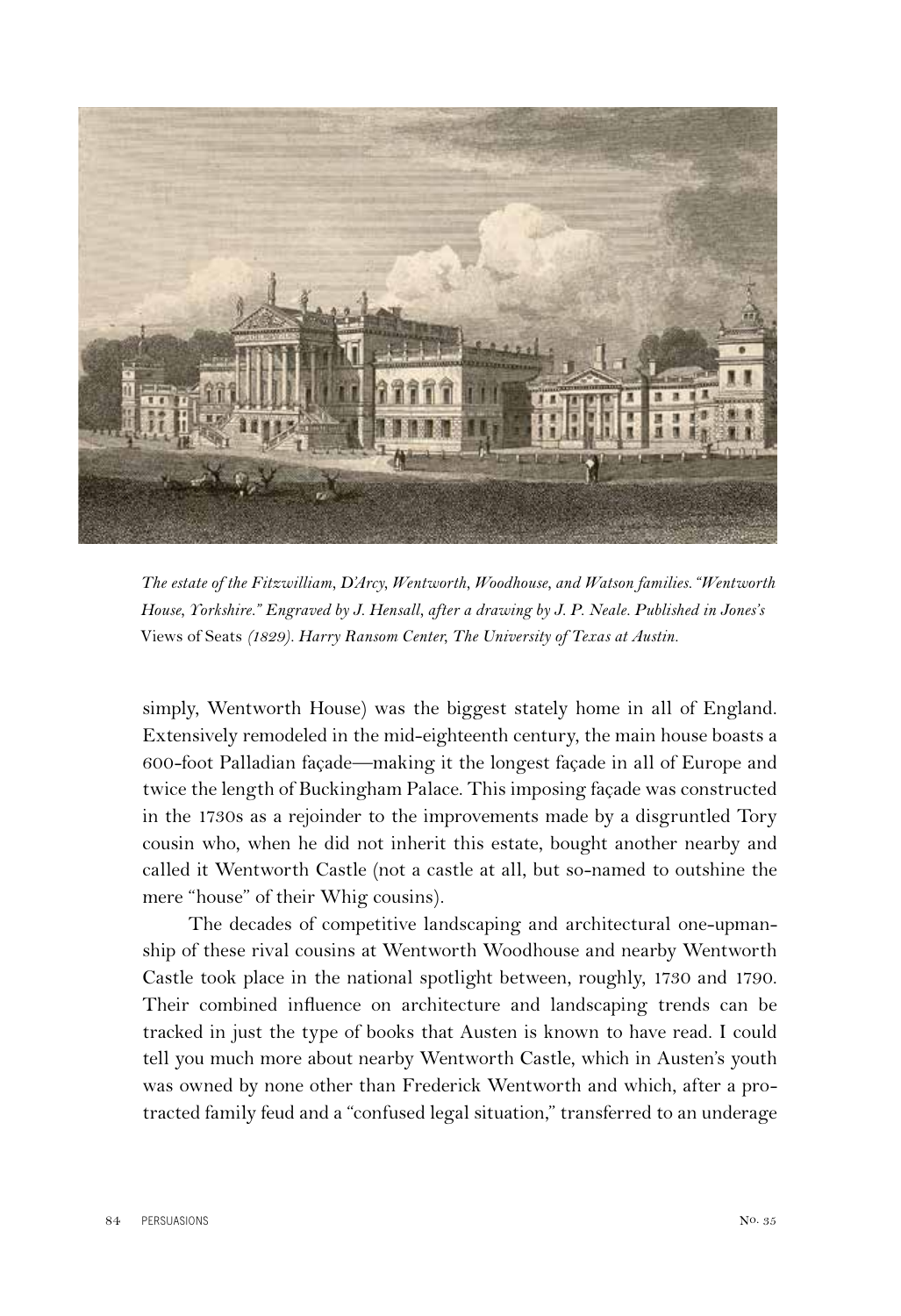

*"Wentworth Castle, Yorkshire. The Seat of Frederick Vernon Wentworth Esq." Engraved by R. Barnard, after drawings by J. F. Neale. Published in Jones's* Views of Seats *(1829). Private Collection.*



Frederick Vernon around the time that Austen wrote *Lady Susan* (Malcomson 128).<sup>9</sup> You will remember how Vernon family squabbles over a family castle lie at the heart of Austen's characterization of Lady Susan Vernon as a manipulative woman whose eagerness to liquidate has denied her nephew, little Frederic Vernon, his birthright and family home. But the links between the namesakes of Frederick Wentworth in *Persuasion* and Frederic Vernon in *Lady Susan* in the real world (both owners of Wentworth Castle during Austen's lifetime) would take me well beyond *Pride and Prejudice*, and I have barely time enough to show the locale that was, as every one of Austen's contemporaries knew, the home of the then-powerful Fitzwilliam branch of this same family. Suffice it to indicate that Austen's interest in this Wentworth/Fitzwilliam/Vernon/ D'Arcy/Watson clan of Yorkshire seems to span her entire literary output, linking her juvenilia and mature fictions through a network of prominently connected surnames. If, as Austen herself asserted, "an artist cannot do anything slovenly," we must look closely at the overlap between her fictions and such historical facts (17–18 November 1798).

For now, let us refocus on Wentworth Woodhouse, home of the Earl Fitzwilliam. The manor's eighteenth-century expansion resulted in a behemoth of 365 rooms, one for every day of the year. With 1000 windows, the structure also thumbed its nose at the window tax alluded to in *Pride and Prejudice*, when Elizabeth disappoints Mr. Collins by being only "slightly affected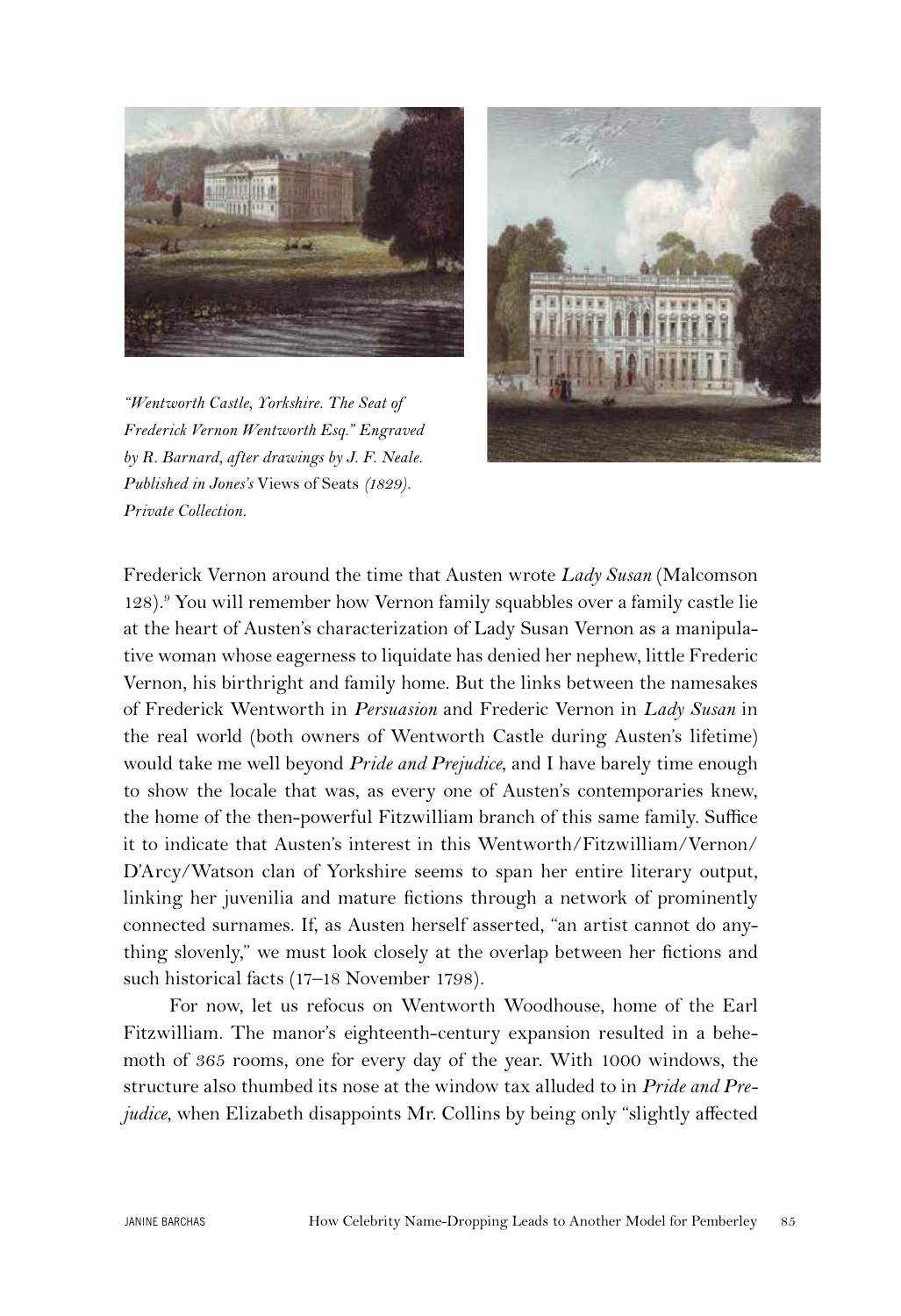by his enumeration of the windows in front of the house, and his relation of what the glazing altogether had originally cost Sir Lewis De Bourgh" (182). There were reputedly "five miles of underground passageways" trafficked by servants and a steady flow of goods. "The place is so big," states one modern account, "that guests were given confetti of different colours to strew so they could find their way back to their rooms" (Rayment). Images of this great house circulated widely in the form of prints and illustrations in books and magazines. Austen, who scoured all available papers for news of her brothers at sea, could also not have missed the frequent mentions in newsprint of the politically active Fitzwilliam family, including their annual "Grand Fete at Wentworth" in the society columns.<sup>10</sup> The farmland, park, and gardens around Wentworth Woodhouse were so vast that they would be productively mined for coal by thousands of miners for all of the industrial age. Even landscaper Humphry Repton seems to have improved what hardly needed improving, adding a picturesque lake. If the name Fitzwilliam Darcy conjures up the glamor of this particular estate (and how could it not, since the name of Bingley further triangulates the novel to Yorkshire wealth), then the sight of Wentworth Woodhouse gives us some sense of the hushed thrill that Elizabeth experiences: "at that moment she felt, that to be mistress of Pemberley might be something!" (271).

Austen does not, of course, take her characters to Yorkshire in *Pride and Prejudice*. When Mr. and Mrs. Gardiner first promise to take Elizabeth on "their Northern tour," Austen tantalizes her reader with the possibility of bringing her heroine ever nearer to where the evocative names of Bingley, Fitzwilliam, and Darcy already aim. Elizabeth is "excessively disappointed" when it is decided that they "were to go no farther northward than Derbyshire. In that county, there was enough to be seen, to occupy the chief of their three weeks" (265). A contemporary reader must have shared her disappointment. Wentworth Woodhouse, in South Yorkshire, lies *just* out of reach of the Derbyshire border, although its location lies south of the northern-most tip of adjacent Derbyshire.

With this provocative geographical caveat in place, Austen offers realworld locations by which to track her fictional travellers northward:

It is not the object of this work to give a description of Derbyshire, nor of any of the remarkable places through which their route thither lay; Oxford, Blenheim, Warwick, Kenelworth, Birmingham, &c. are sufficiently known. A small part of Derbyshire is all the present concern. To the little town of Lambton, the scene of Mrs.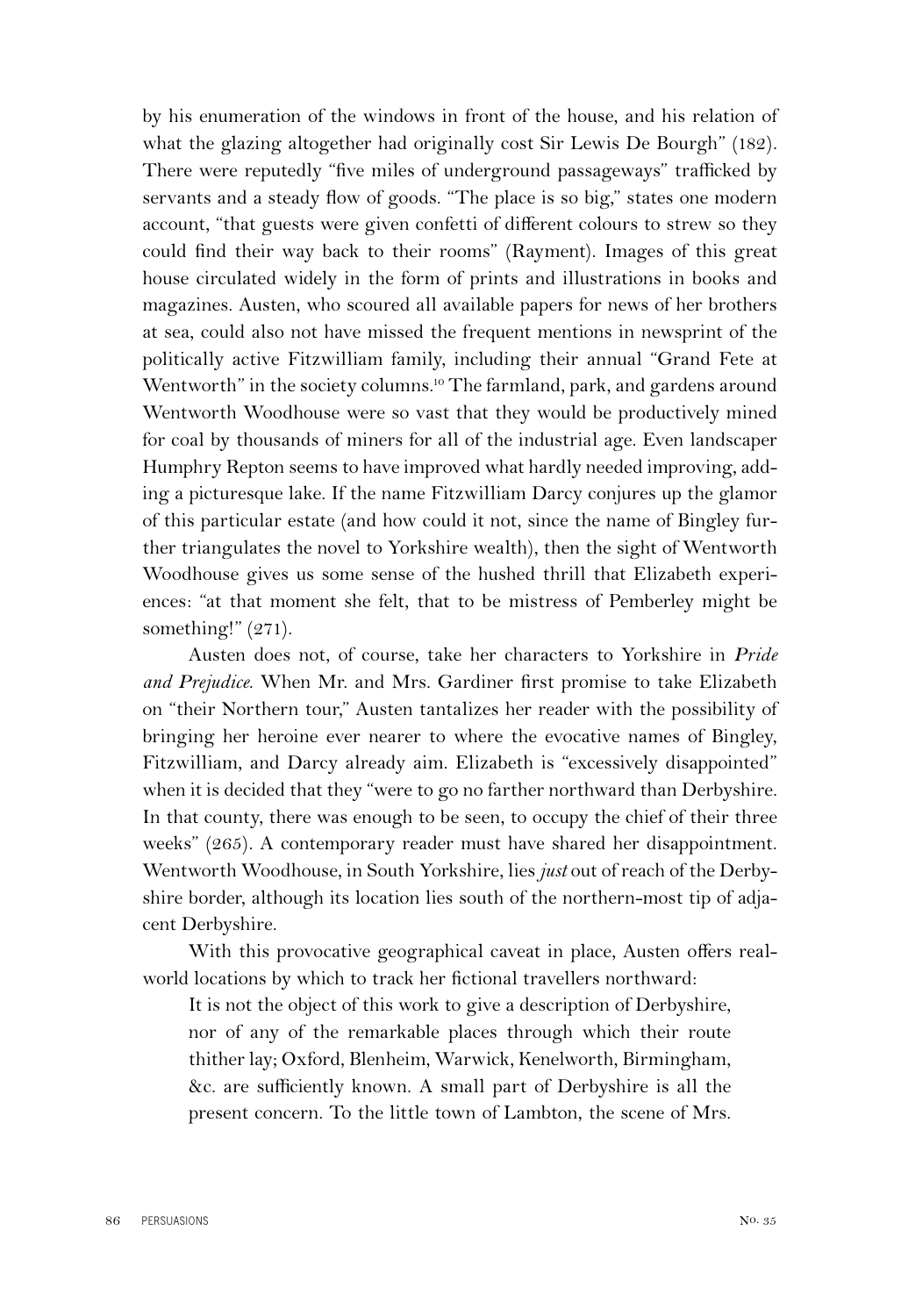Gardiner's former residence, and where she had lately learned that some acquaintance still remained, they bent their steps, after having seen all the principal wonders of the country; and within five miles of Lambton, Elizabeth found from her aunt, that Pemberley was situated. (266)

In these place-names, Austen deftly mixes fact with fiction. There is no town by the name of Lambton nor any estate called Pemberley. Yet all of "the remarkable places through which their route" passes were familiar tourist sites in Austen's day: Oxford (with its university, attended by the Austen boys), Blenheim (home to the Duke of Marlborough), Warwick (with its famous castle), Kenilworth (another castle), and Birmingham (a booming industrial town of which Austen evidently approved since, with the ironic logic of a double negative, she allows the unlikeable Mrs. Elton to snub it in  $Emma$ .<sup>11</sup> The characters of *Pride and Prejudice* proceed steadily northward via these real places.<sup>12</sup>

While a modern reader may reach for an atlas or GoogleMaps, geographical knowledge is, in the novels of Austen, often a test of character. Forty years ago, Stuart Tave pointed out Austen's fondness for "the simple geography joke," explaining that vagueness about time and distance in her characters bodes ill (Tave 3). Just as Austen's finer characters insist upon the precise meaning of words—Mr. Knightley on "amiable" and Mr. Tilney on "amazing" (again Tave's points)—they also remain highly aware of the meaning of place. In *Emma*, when Harriet asks, "'Will Mr. Frank Churchill pass through Bath as well as Oxford?'" after hearing of his travels from Yorkshire to Surrey, the reader is told that hers "was a question . . . which did not augur much" (204). Harriet's appalling lack of geography reveals a great deal about the girl's modicum of intelligence and education. Her preoccupation with Bath also hints at her residual thoughts of Mr. Elton—known to be there. Just so in *Northanger Abbey*, where John Thorpe foolishly sets out for Blaise Castle (which, at nearly 20 miles from Bath's city center, is an insane destination for a day's outing in a mere gig) or insists that his horse always runs at a nippy ten miles an hour, real-world knowledge of time and space belies these boasts. Austen puts the lie to Thorpe when James Morland contradicts his estimate of ten miles per hour for their trip from Tetbury to Bath: Thorpe insists they covered 25 miles in 2.5 hours, while James says it was 23 miles in 3.5 hours. Austen is always specific and expects her readers to calculate accordingly. If Austen's buffoons routinely commit geographical blunders, why might she not be testing her readers' sensitivity to geography with a northward trail of real-world locations, amplified by culturally resonant names such as Bingley, Darcy, and Fitzwilliam?<sup>13</sup>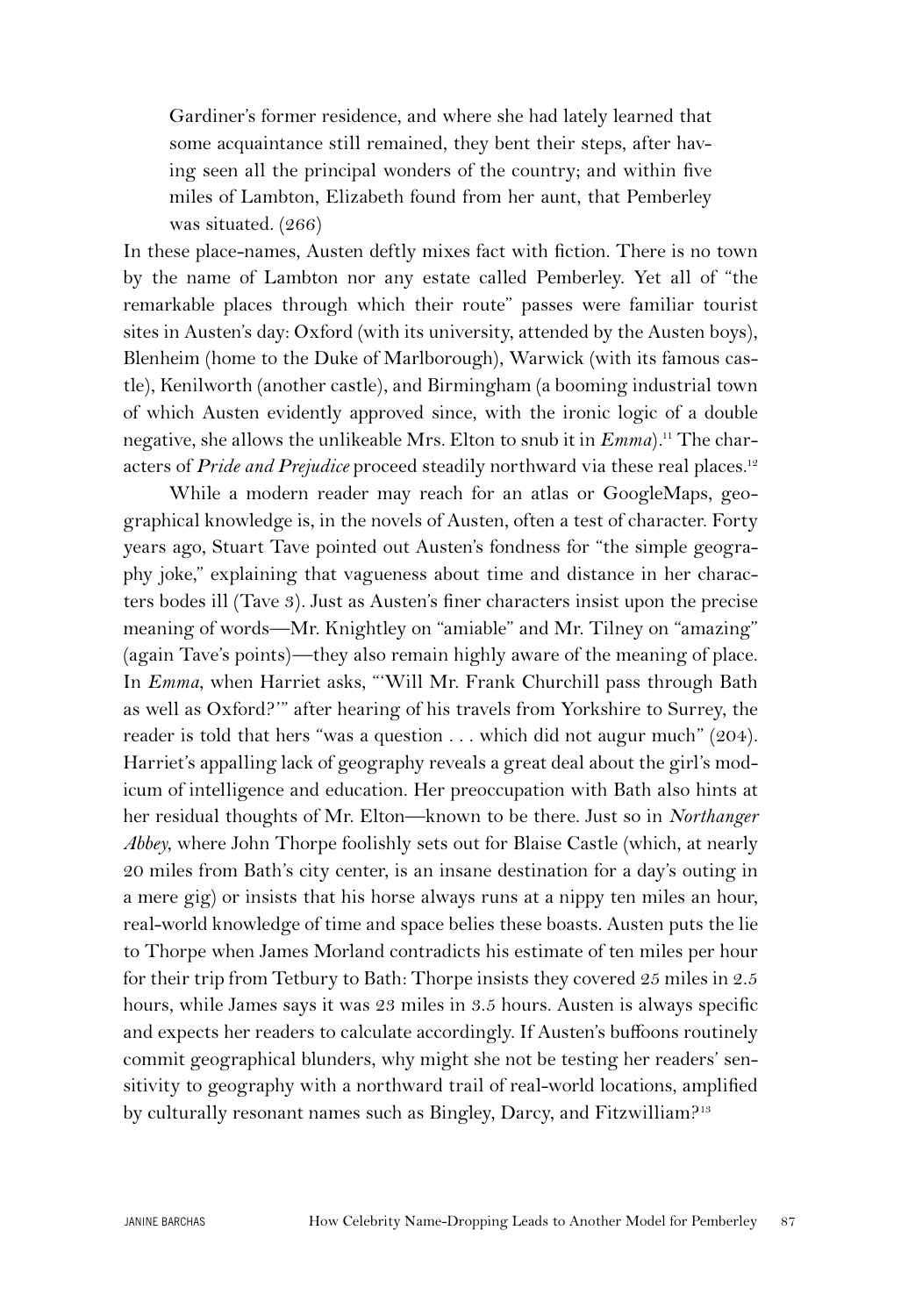Heeding Austen's precise geographical clues, the real-world locations in *Pride and Prejudice* neatly pave the way for an arrival at the fictional Pemberley, providing the party with an aesthetic and moral compass beyond mere geography. To be impressed by Pemberley House after having been schooled in the grandeur of Blenheim Palace adds authority to Elizabeth's judgment. The realworld stops on this northward tour—locales famous for education, history, and industry—are veritable lessons in the upcoming virtues of Pemberley and, by extension, its owner. For Mrs. Gardiner, the fictional town of Lambton, where she spent her girlhood, is as much an object of curiosity "as all the celebrated beauties of Matlock, Chatsworth, Dovedale, or the Peak" (265). At JASNA's inaugural meeting in 1979, it was Donald Greene who first suggested Chatsworth as a direct model for Pemberley.14 Since then, that suggestion has been ably fanned by Chatsworth's own tourist industry. The 2005 film version of *Pride and Prejudice* further strengthened this association when it cast Chatsworth as Pemberley. Praised for its dramatic approach, Chatsworth not only matches our sense of the grandeur and beauty of Pemberley but a famous Georgiana once lived there.15 Although Austen may flirt with the historical associations attached to Chatsworth, this place simply cannot be a straightforward stand-in for Pemberley.

Chatsworth is disqualified precisely because it appears by name in the text as a genuine place visited *en route* by the characters. In her edition of *Pride and Prejudice* for Penguin, Vivien Jones agrees and points out how William Gilpin, of whom Austen was reputedly fond, also lacked enthusiasm for Chatsworth (Jones 430). Gilpin judged Chatsworth's "celebrity" as outdated, "a glory of the last age" that has "not kept pace with the improvements of the times" (Gilpin 2:216). While Austen might still choose to deviate from Gilpin, she would never break the rules of her own illusion by double dipping. To put the problem in modern terms: in Gotham City no one speaks of New York. In a fictional stand-in for a well-known location, characters do not visit or discuss the referent. To do so would break the spell. Just so, in Mrs. Gaskell's novel *North and South*, the people of an industrial town called Milton speak knowingly of London and Oxford but never Manchester. Pemberley cannot invoke Chatsworth because Austen has taken pains to eliminate it *en route* from the possible list of real-world suspects. Elizabeth and the Gardiners stop at Pemberley only "after having seen all the principal wonders of the country," with Chatsworth named as one such wonder. When Elizabeth bumps into a surprised Mr. Darcy during her tour of Pemberley, she awkwardly explains how his housekeeper "'informed us that you would certainly not be here till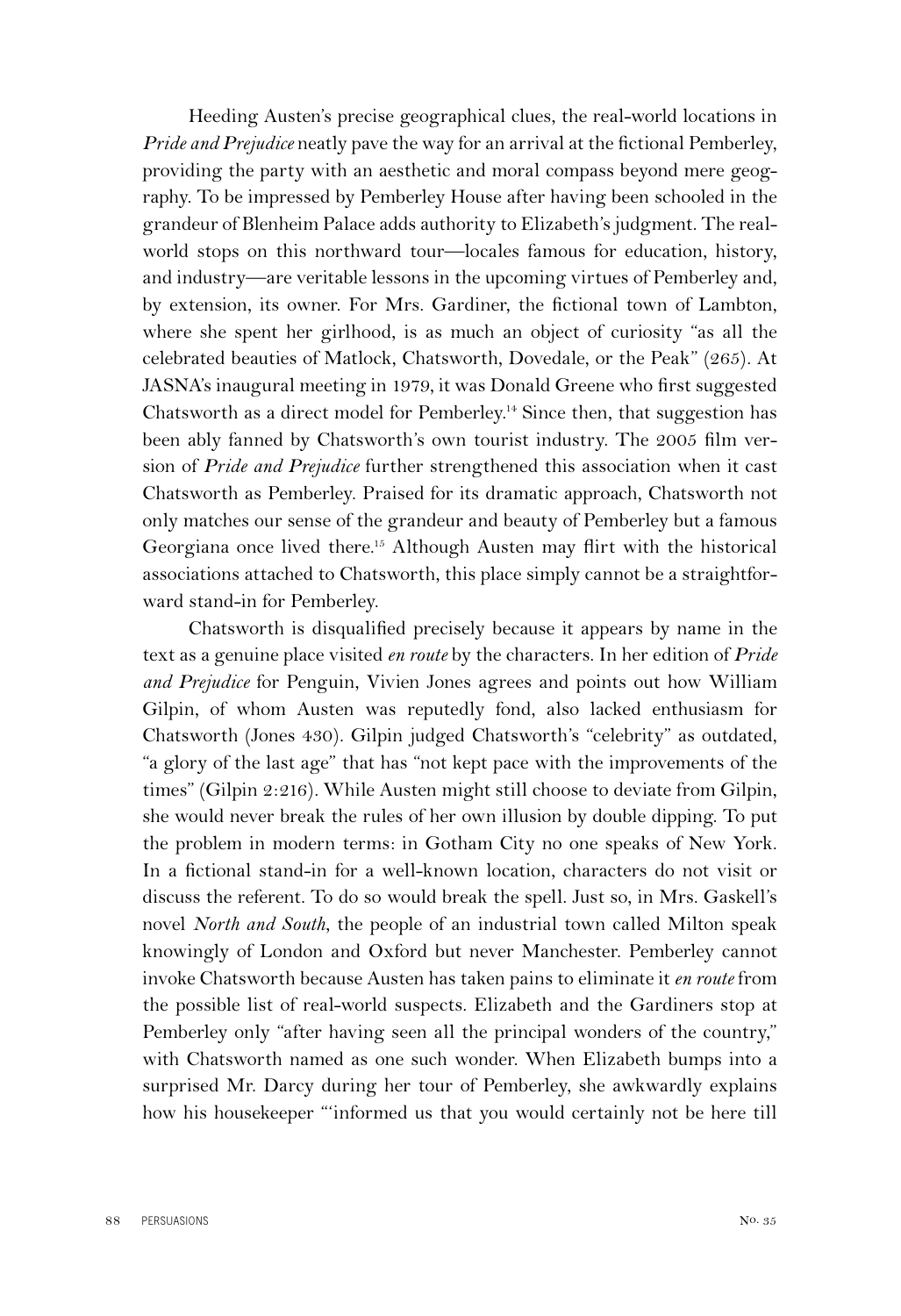to-morrow; and indeed, before we left Bakewell, we understood that you were not immediately expected in the country'" (283). The same logic that forced Greene to explain how the genuine town of Bakewell, which lies less than five miles from Chatsworth, "is not, as some have argued, a slip by Jane Austen for the fictitious 'Lambton,'" also bars Pemberley from being code for the previously namedropped Chatsworth ("Pemberley Revisited" 12). But by mentioning Chatsworth and Bakewell in her story Austen does appear to urge her geographically savvy readers to look around nearby for inspiration.

In 1813, Wentworth Woodhouse was yet another "principal wonder" of this area. With cartographic precision, Austen brings her party within a morning's ride. Two centuries have diminished the fame and glory of Wentworth Woodhouse, so that it has not had the benefit of serving as the modern setting for any BBC bonnet drama. Sadly this estate, once so renowned for its stunning architecture and influential gardenscapes, suffered great injury from strip-mining during the twentieth century, although ambitious restoration plans (including a hotel by 2015) may soon put it back on the tourist map. In 1813, the home of the Earl Fitzwilliam was as "remarkable" as that of the Duke of Devonshire, if not more so, and drew as many visitors. It would be strange to travel more than 200 miles from Oxford to Chatsworth (plus the initial distance from Hertfordshire) in Austen's time and not visit its nearby rival in beauty.

Take, for example, the write-up in *A Tour Through the Northern Counties of England* (1802) by Richard Warner, a prolific travel writer whose guidebook on Bath we know the Austens owned. After many pages of praise, the beauties of Wentworth Woodhouse so exhaust Warner's "powers of description" that he eventually resigns himself to a panoptic summary that bears a striking resemblance to Elizabeth's admiration for Pemberley: "it is difficult to say whether the beauty of nature, the efforts of art, or the operations of taste, are to be most admired...  $\lceil W \rceil e$  had no hesitation in pronouncing it to be the finest place we had ever seen" (Warner 1:225). Pemberley House, of course, remains a fictional place—a great mirage of literature. We should not seek it so literally in the real world that we deny Austen her talent for conjuring. Even so, Pemberley's stubborn association with Chatsworth—fed by modern bonnet dramas and country-house tours—should make room for other possible influences.

Guided tours are, *Pride and Prejudice* shows us, extremely influential and prejudicial. When Elizabeth first sees Darcy's estate, Austen provides a guide with another famous surname in the form of the kindly housekeeper, Mrs. Reynolds. One editor identifies the name of the housekeeper as a "jokey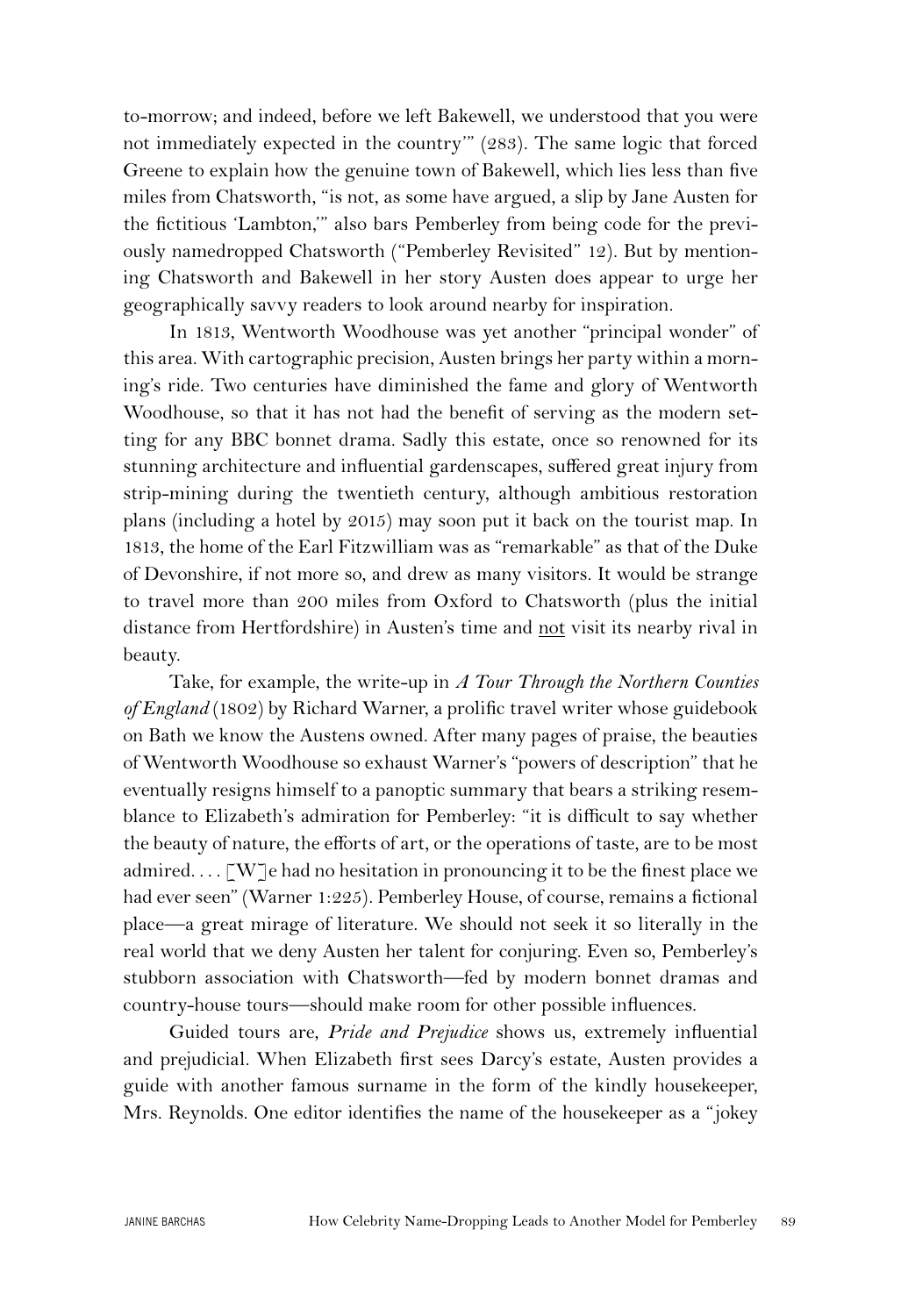allusion" to Sir Joshua Reynolds (1723–1792), the great portraitist (Jones 431). A reader's knowledge of the high-society elegance of the painted portraits by Reynolds augments the housekeeper's "important verbal portrait of Darcy" (Jones 431). In a cheeky acknowledgement of her name, it is Mrs. Reynolds who leads Elizabeth and the Gardiners on a tour of the Pemberley "picturegallery." In the presence of Darcy's portrait, does Mrs. Reynolds give her warm account of him as "'the best landlord, and the best master . . . that ever lived'"—an account which must override the story's reigning prejudice and turn Elizabeth's opinion (276). Punning on the name of her housekeeper, Austen neatly appropriates the persuasive powers of a genuine Reynolds.<sup>16</sup>

For Austen, this association between the characters of *Pride and Prejudice* and the portraits of Reynolds lingered. Just a few months after the novel's publication, she attended a large retrospective of the works of Sir Joshua Reynolds in London at the British Institution. The long-awaited show proved a museum blockbuster, the social event of the season, with up to eight hundred people a day attending its much-publicized three-month run, from 10 May to 14 August. The opening gala was a red-carpet affair attended by the Prince Regent, Lord Byron, and actress Sarah Siddons. Jane Austen saw the exhibit on the 24th of May. Among the pictures in the gallery, Reynolds's portraits of "abnormally interesting people," whom we now term celebrities, offer concrete examples of how someone like Austen, who did not personally circulate among the social elite, was nonetheless immersed in England's vibrant celebrity culture (Roach 1).

In a letter to Cassandra, Austen turns such London gallery visits into a virtual search for "M<sup>rs</sup> Bingley" and "M<sup>rs</sup> Darcy." First, she mentions attending an "Exhibition in Spring Gardens":

It is not thought a good collection, but I was very well pleased particularly  $\ldots$  with a small portrait of  $M^{rs}$  Bingley, excessively like her. I went in hopes of seeing one of her Sister, but there was no Mrs Darcy. (24 May 1813)

Although she fears that there is "no chance of her in the collection of Sir Joshua Reynolds's Paintings which is now shewing in Pall Mall, & which we are also to visit," she still jokes, "I dare say  $M^{rs}$  D. will be in Yellow" (24 May 1813). That evening Austen adds to her letter, reporting on the visit to the Reynolds show:

We have been both to the Exhibition & Sir J. Reynolds',—and I am disappointed, for there was nothing like  $M^{rs}$  D. at either.—I can only imagine that M<sup>r</sup> D. prizes any Picture of her too much to like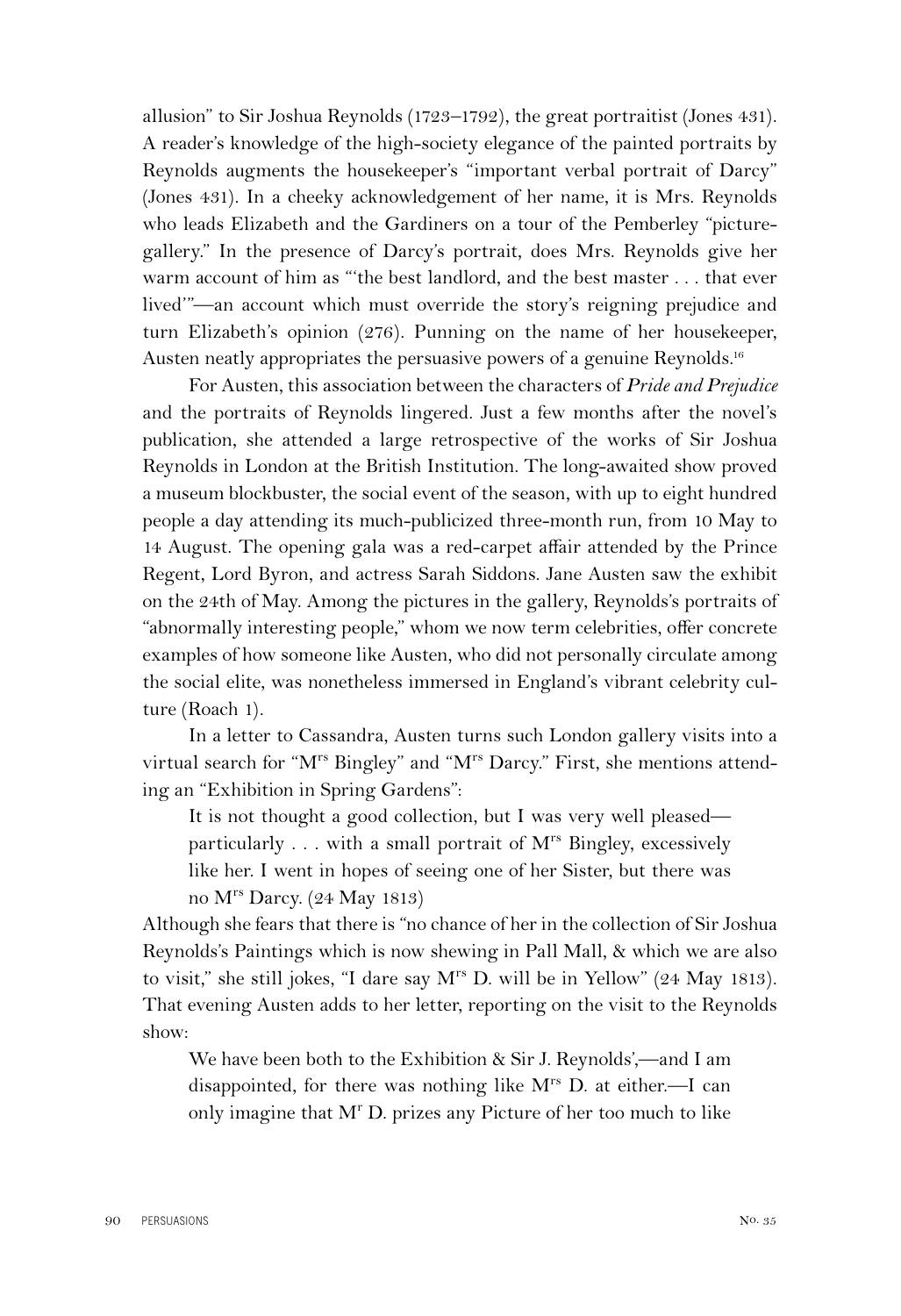

*Thomas Rowlandson,* British Institution, Pall Mall *(1808), showing the exhibit space where Austen looked for "Mrs D." in 1813—recreated at* What Jane Saw*. Private Collection.*

it should be exposed to the public eye.—I can imagine he wd have that sort [of] feeling—that mixture of Love, Pride & Delicacy.— Setting aside this disappointment, I had great amusement among the Pictures. (24 May 1813)

Although we do not know whose celebrity portrait, "in Yellow," Austen had been hoping to spot, this letter strongly suggests that she had a particular real-world referent in mind for Elizabeth Bennet, too.<sup>17</sup>

Prompted by a curiosity to see "what Jane saw" and supported by Liberal Arts Instructional Technologies at the University of Texas at Austin, I recently led a team that reconstructed this Reynolds exhibit as a room-by-room virtual gallery. The original 1813 "Catalogue of Pictures"—a one-shilling pamphlet purchased by visitors as a guide to the exhibit—helped identify the show's 141 paintings. Armed with surviving copies of this pamphlet, narrative accounts in nineteenth-century books, and the precise architectural measurements of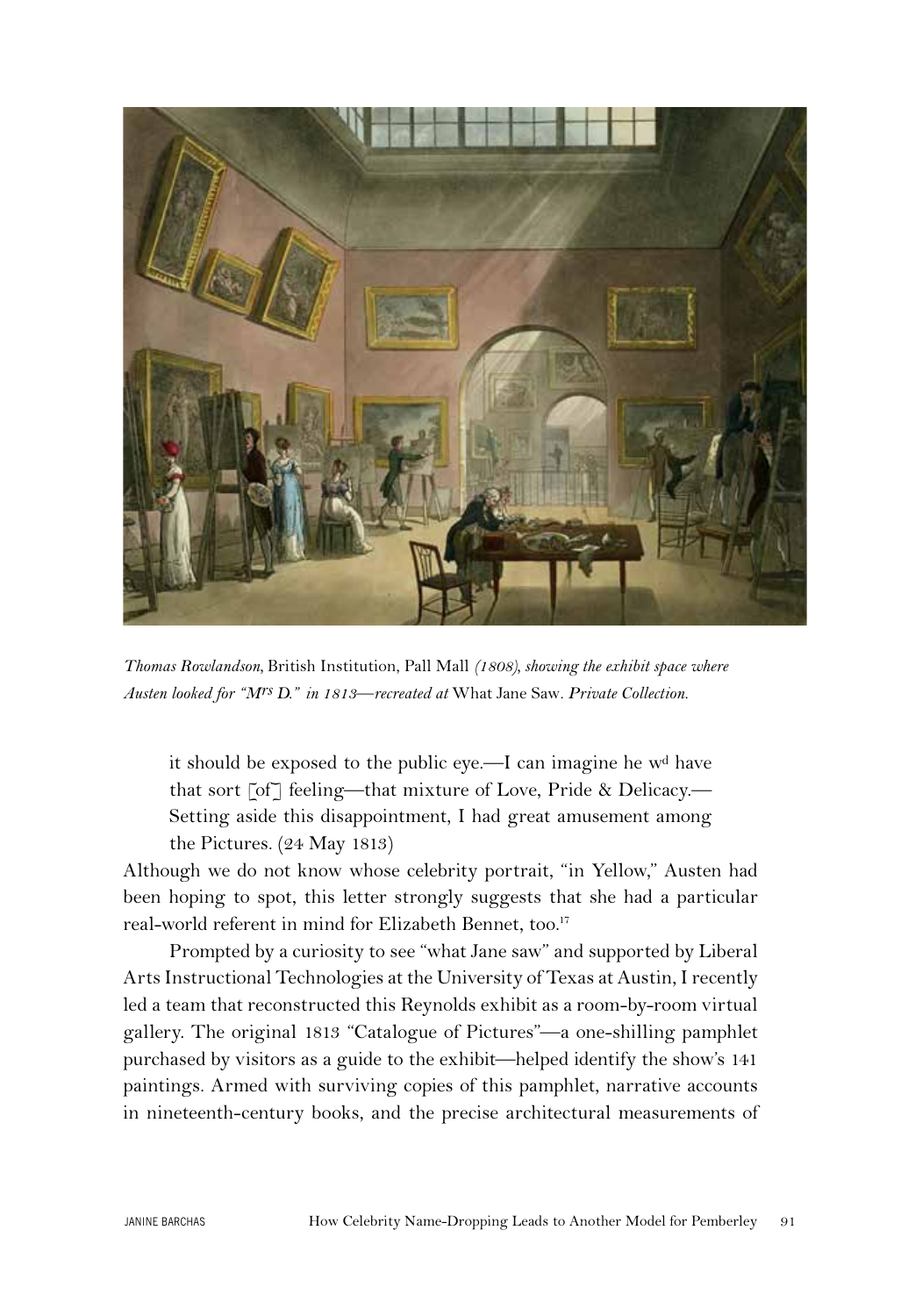the British Institution's exhibit space, we built the *What Jane Saw* (www.whatjanesaw.org) website, which launched on the 24th of May 2013—two hundred years to the day that Austen attended this exhibit. In the first four months since the launch, 72,000 unique users from over 100 countries had already visited *What Jane Saw*. In this free on-line gallery, anyone can scan the walls, like Jane herself, for possible portraits of her imaginary characters.

New digital technologies are providing tools that can help rebuild the visual and historical context so important to our understanding of Austen's influences and contemporary cultural references. Perhaps these new technologies can further catch Austen, as Woolf put it, in the act of greatness, by retrieving from the lost annals of history some of the materials she ingeniously reworked into her fictions. With the new digital toolkit comes a democratization of knowledge. It is not just the purview and pleasure of academics to track precise distances in the novels or recover the lost texts, objects, or social events that surrounded Jane Austen. Historical recovery and the visualization of Austen's world can and should actively involve all of her fans—all of us.

*Pride and Prejudice* may be "timeless" in terms of its appeal and popularity, but today we are living in a particularly good time to understand how this novel is also very much a work "of its time."

## **NOTES**

In this plenary address, Janine Barchas extends and distills arguments made in her book *Matters of Fact in Jane Austen: History, Location, and Celebrity* (2012). The few paragraphs of overlap with that book are reproduced here with kind permission of Johns Hopkins University Press.

1. Robert Benson (1676–1731) was the first to be raised to the peerage as Baron Bingley, of Bingley, Yorkshire, "a creation which led to much carping about his lowly origins and want of a coat of arms" (Handley). Via the husband of Bingley's eldest daughter, Harriet Benson, the estate fell to George Fox Lane, second Lord Bingley (1697–1773), a prominent Tory politician. In Austen's lifetime, James Fox Lane (1774–1821) inherited Bramham Park but not the title. A man known for his kindness of heart and fondness for sport, "Jimmy" was a close friend of the Prince Regent. He proudly refused an offer to have the Bingley peerage renewed for him by Pitt the Younger.

2. To calibrate such a distance to its historical context, one need only quote Mr. Darcy, who judges even fifty miles an easy distance for someone with access to good roads and a decent carriage: "'And what is fifty miles of good road? Little more than half a day's journey. Yes, I call it a *very* easy distance'" (201).

3. The Bingley name connects itself to the Fitzwilliams of Yorkshire along multiple axes, since a Thomas Bingley (1757–1832), a landowner with a deep family history in the region, was an early partner in the Swinton Pottery soon known as Rockingham Works, the manufacturer of fineware that operated under the egis of the family at Wentworth Woodhouse. Early incarnations of the Rockingham Pottery traded under the banners of "Bingley, Wood, & Co." as well as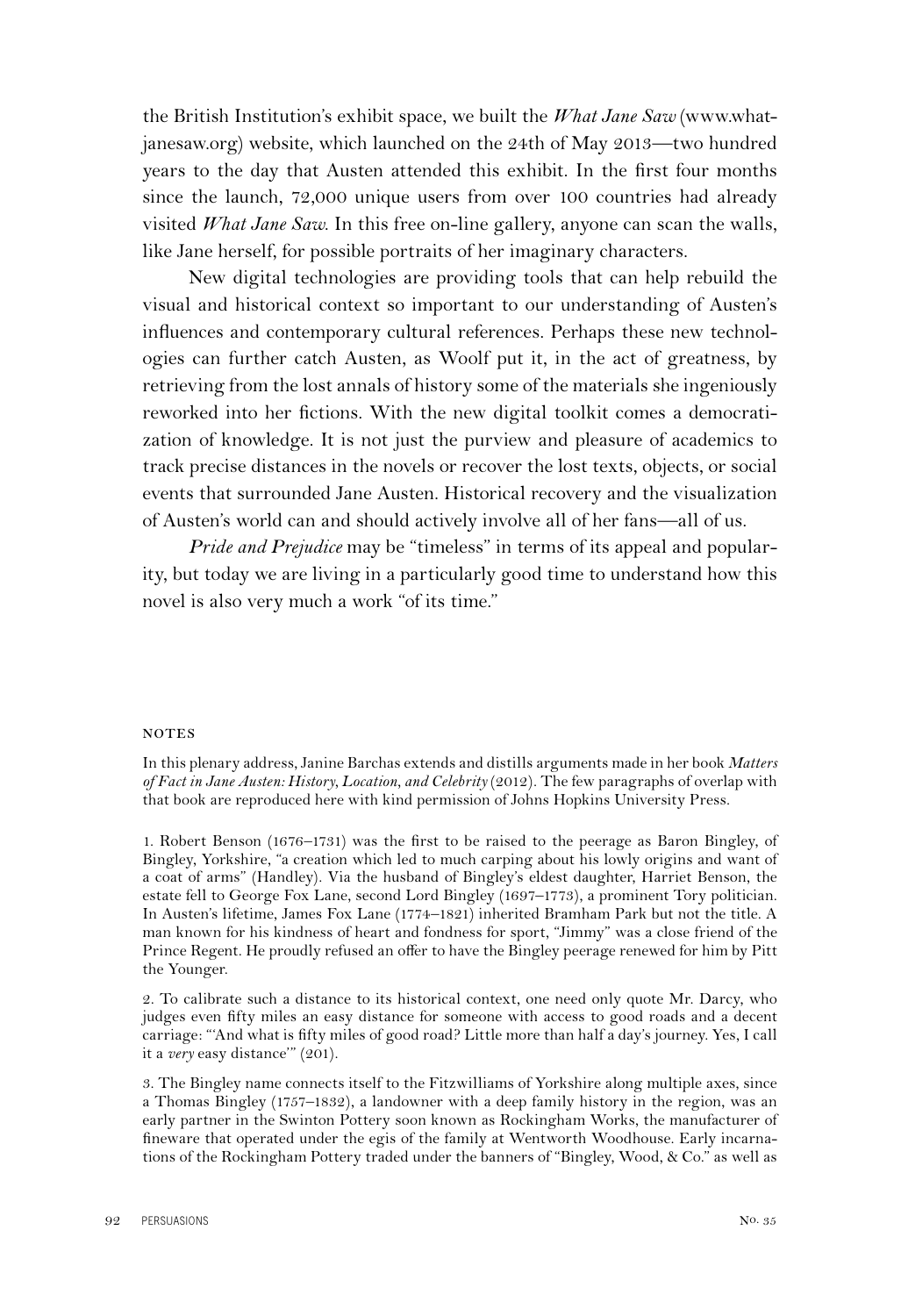"Greens, Bingley and Company." The "BINGLEY" mark may have been used on Rockingham pottery from 1778 to 1806, the years Bingley was a co-partner. See Cox 384.

4. For a full transcription, see also Byrne 174.

5. See also Greene's "Partial Pedigree."

6. This annual income, which "probably at least doubled over the following thirty years," well outstrips that of Austen's own hero (Farrell).

7. Although no inventory of the Steventon library survives, the *Godmersham Park Library Catalogue* records five different editions of the *Peerage*, published between 1753 and 1810 in multiple formats: in octavo the Knights owned "Peerage of England 4 vols London 1735," "Peerage of England 2 vols London 1769," and "Peerage 3 vols London 1769," while in the smaller duodecimo format they kept a "Pocket Peerage 2 vols London 1790" and "Peerage 2 vols 1810."

8. Greene particularly points to William Wentworth Fitzwilliam (1748–1833), Robert D'Arcy (1718–78), and Charles Watson Wentworth (1730–82).

9. The protracted legal contest over Wentworth Castle occurred between 1799 and 1803 and is discussed in Malcomson. For speculation about why this historical dispute can fix a date for the composition of *Lady Susan*, please see chapter 1 in Barchas's *Matters of Fact*, which also contains more information about Wentworth Woodhouse.

10. In 1807, a London newspaper account of the "Grand Fete at Wentworth" mentions, for example, how "The Hon. Mrs. Vernon" lost a diamond earring during the festivities at Wentworth Woodhouse, which "was not only found, but uninjured" (*The Morning Chronicle*, 3 Nov. 1807).

11. "'One has not great hopes from Birmingham. I always say there is something direful in the sound'" (336).

12. For the AGM audience, I illustrated the distances between locations mentioned in the novel with screenshots from GoogleMaps. Although those slides are not reproduced here, a modern reader can easily recreate them.

13. I would like to thank Thomas Rand for generously redirecting me to Stuart Tave's book and thereby pointing out the line of inquiry in this paragraph.

14. Greene first offered this idea at the inaugural JASNA meeting in 1979, where he matched slides of Chatsworth to the descriptions of Pemberley ("Pemberley Revisited"). He later expanded upon his argument in a 1988 journal article ("Original of Pemberley").

15. Chatsworth was the former home of the celebrity socialite Georgiana Cavendish (1757– 1806), Duchess of Devonshire.

16. For a fuller discussion of Austen's references to famous painters by means of leading names in her novels, see Barchas's "Artistic Names."

17. Jocelyn Harris has suggested actress Dorothy Jordan as one possible celebrity model for Elizabeth Bennet.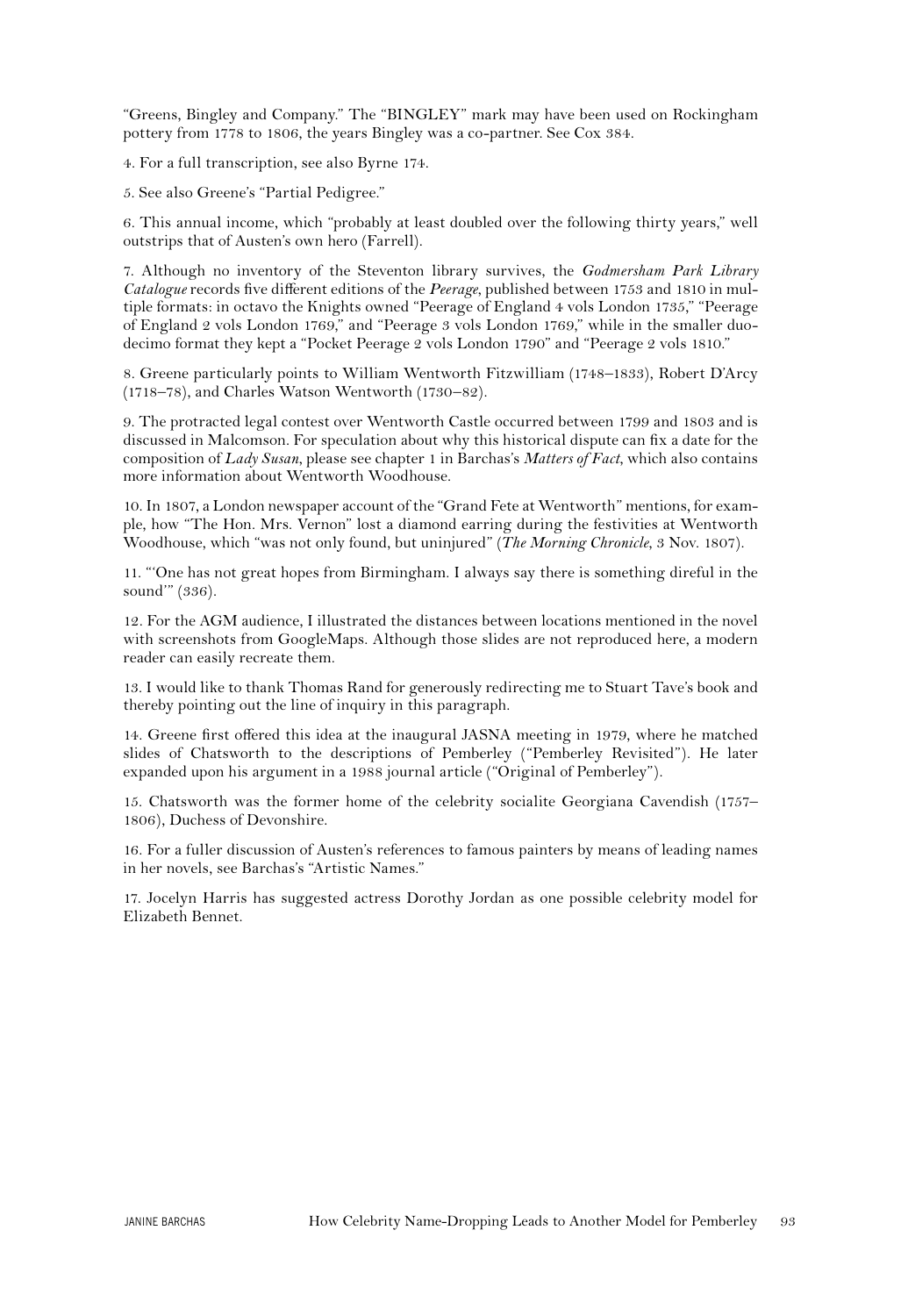#### WORKS CITED

Austen, Jane. *The Cambridge Edition of the Works of Jane Austen*. Gen. ed. Janet Todd. Cambridge: CUP, 2005–08.

*\_\_\_\_\_. Jane Austen's Letters*. Ed. Deirdre Le Faye. Oxford: OUP, 1995.

Barchas, Janine. "Artistic Names in Austen's Fiction: Cameo Appearances by Prominent Painters." *Persuasions* 31 (2009): 145–62.

*\_\_\_\_\_*. *Matters of Fact in Jane Austen: History, Location, and Celebrity*. Baltimore: Johns Hopkins UP, 2012.

Brydges, Egerton. *The Autobiography, Times, Opinions, and Contemporaries of Sir Egerton Brydges*. 2 vols. London, 1834.

Byrne, Paula. *The Real Jane Austen: A Life in Small Things*. New York: Harper, 2013.

Collins, Arthur. *The Peerage of England*. 3rd ed. 6 vols. London, 1756.

Cox, Alwyn, and Angela Cox. *Rockingham, 1745–1842*. Woodbridge: Antique Collector's Club, 2001.

Edmondson, Joseph. *The Present Peerages: With Plates of Arms, and an Introduction to Heraldry*. London, 1785.

Farrell, S. M. "Wentworth, Charles Watson-, second Marquess of Rockingham (1730– 1782), prime minister." *Oxford Dictionary of National Biography*. Oxford: OUP, 2004–current. Web.

Gilpin, William. *Observations, Relative Chiefly to Picturesque Beauty, Made in the Year 1772, on Several Parts of England*. 3rd ed. 2 vols. London, 1792.

Greene, D[onald] J. "Jane Austen and the Peerage." *PMLA* 68.5 (1953): 1017–31.

*\_\_\_\_\_*. "The Original of Pemberley." *Eighteenth-Century Fiction* 1.1 (Oct. 1988):  $1 - 9.3$ 

*\_\_\_\_\_*. "A Partial Pedigree of Jane Austen." *Persuasions* 6 (1984): 31-33.

*\_\_\_\_\_*. "Pemberley Revisited." *Persuasions* 1 (1979): 12-14. www.jasna.org/persuasions/ printed/number1/greene.htm.

Handley, Stuart. "Benson, Robert, Baron Bingley (*bap.* 1676, *d.* 1731), politician." *Oxford Dictionary of National Biography*. Oxford: OUP, 2004–current. Web.

Jones, Vivien, ed. *Pride and Prejudice*. New York: Penguin, 2003.

Le Faye, Deirdre. *Jane Austen: A Family Record*. 2nd ed. Cambridge: CUP, 2004.

Malcomson, A. P. W. "The Fall of the House of Conolly 1758–1803." *Politics and Political Culture in Britain and Ireland, 1750-1850*. Ed. Allan Blackstock and Eoin Magennis. Ulster: Historical Foundation with the Bookshop at Queen's, 2007. 107–65.

Rayment, Tim. "The Mansion of Mystery and Malice." Rev. of *Black Diamonds* by Catherine Bailey. *The Sunday Times Magazine* 11 Feb. 2007. *Times Online*.

Roach, Joseph. *It*. Ann Arbor: U of Michigan P, 2007.

Tave, Stuart. *Some Words of Jane Austen.*  Chicago: U of Chicago P, 1973.

Warner, Richard. *A Tour through the Northern Counties of England, and the Borders of Scotland*. 2 vols. Bath, 1802.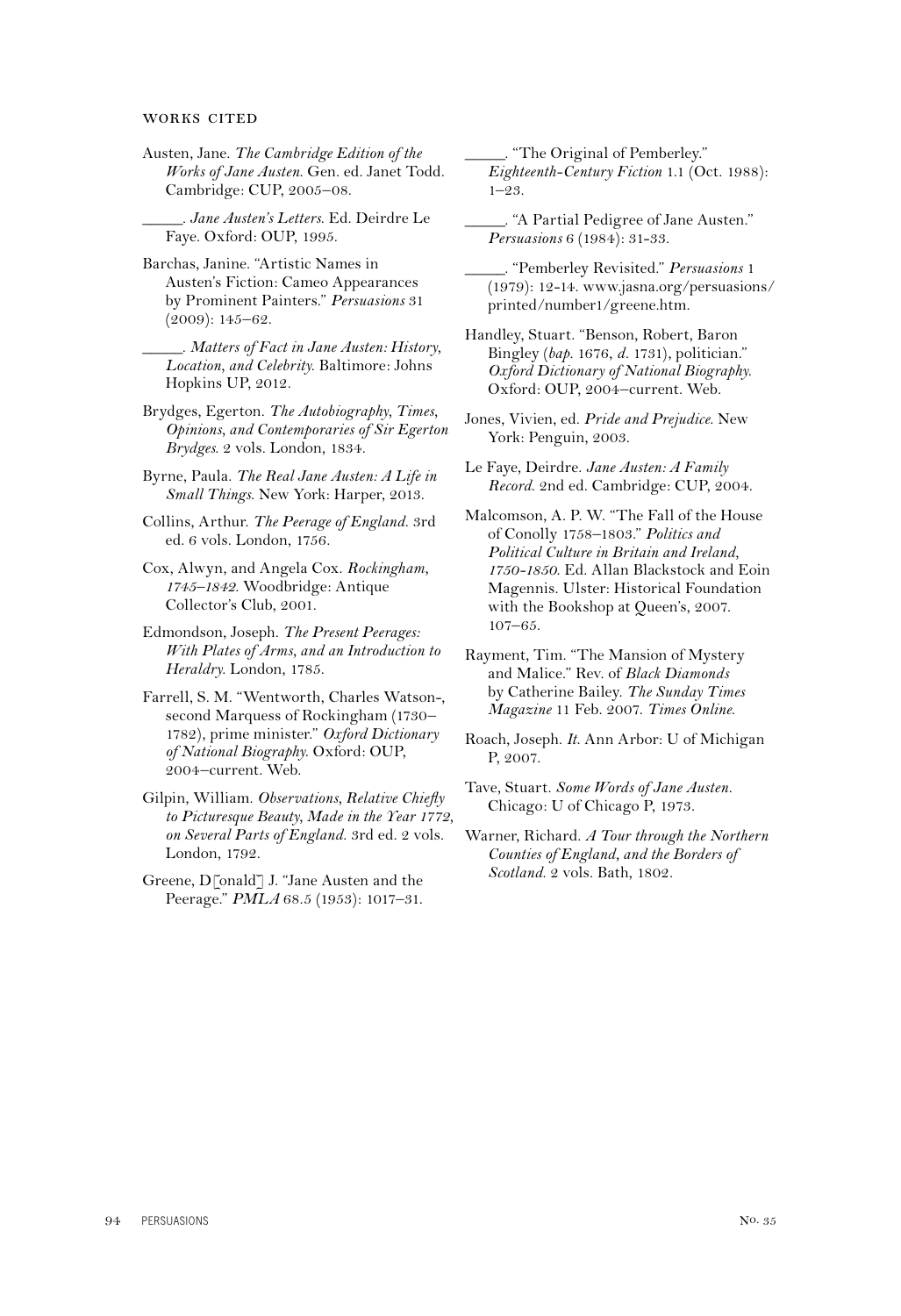

## Measuring Austen's *Condescension*

SAYRE GREENFIELD

Sayre Greenfield is professor of English at the University of Pittsburgh at Greensburg. He has spoken on Jane Austen on three continents, including presentations at JASNA's AGMs, often in duet with his wife, Linda Troost. Together they co-edited *Jane Austen in Hollywood* (1998, 2nd ed. 2001), now being translated into Chinese.

 ${\rm A}$  modern descendent of Mr. Bennet, savoring the delights of Mr. Collins's rhetoric, might well react to his favorite term for Lady Catherine de Bourgh's kindness, *condescension*, with some uncertainty. Could Lady Catherine's patronizing attitude to others ever have been considered as an admirable quality by a sensible man? Is it simply Mr. Collins's overuse of the word or his misunderstanding of its meaning that marks his folly? The answer to the first question—if Lady Catherine truly had condescension—would be yes: during Jane Austen's own time, the majority of applications of *condescension* are strongly positive. The answer to the second question is more complicated, and it requires measuring various resonances of *condescension* in the period leading up to the publication of *Pride and Prejudice*. Mr. Collins certainly does not misunderstand the word, but he also does not see the moral dangers and ironic possibilities in the word and the attitude that a select group of writers in the early nineteenth century were beginning to recognize.

Jane Austen did not view her words as inert material but considers their movement through time. Notably in *Northanger Abbey,* she has Henry Tilney comment upon the modern broader applications of *nice*—meaning "pleasant"—against the older, more particular meaning of "discriminating" (107– 08). J. F. Burrows, in his 1987 book *Computation into Criticism,* demonstrates that Austen sometimes used words in a state of "decay"—words whose usage was shifting—to delineate character (64–65). Burrows studies small words like *quite* and *very*, but *condescension*, too, was undergoing shifts in Austen's era.